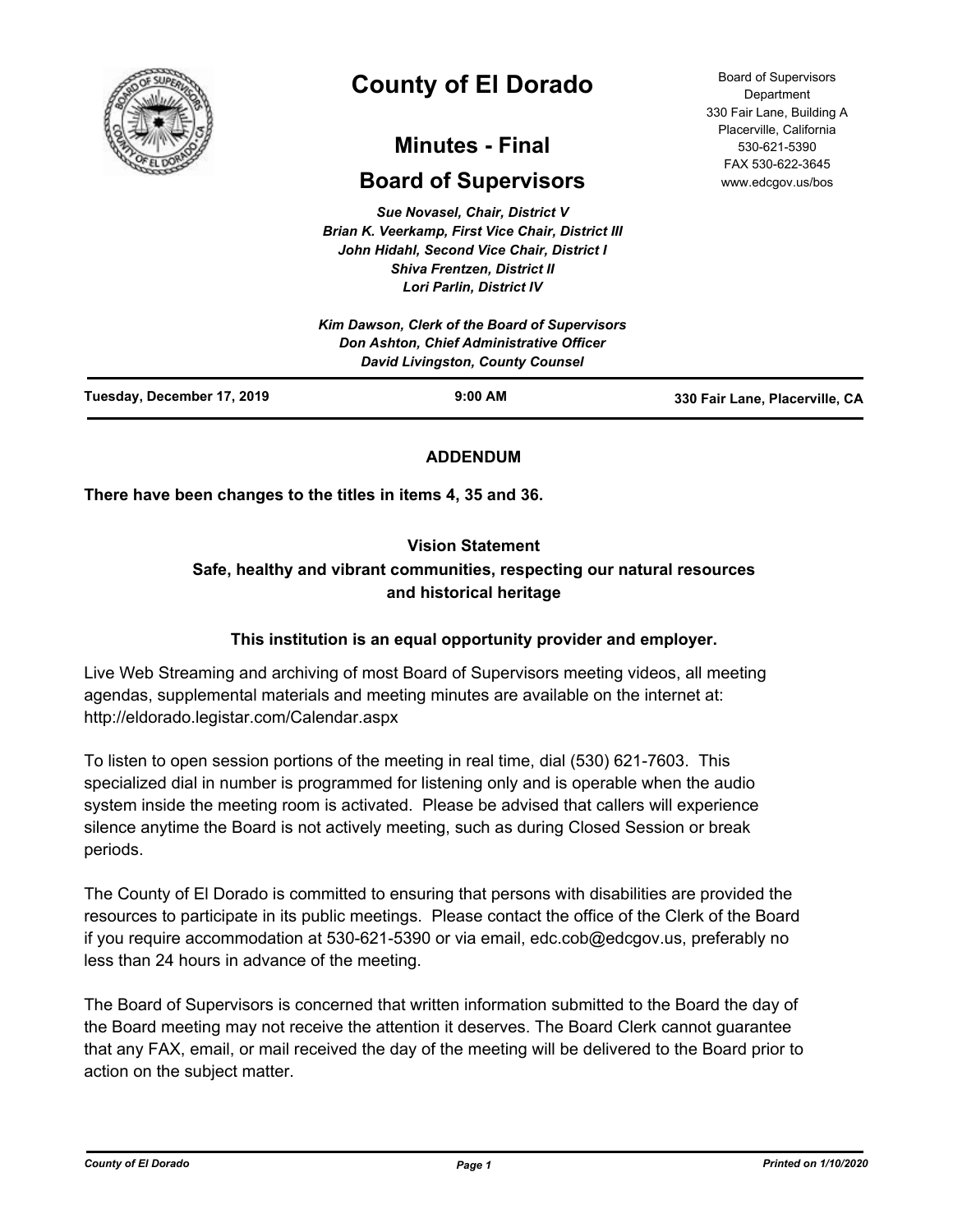The Board meets simultaneously as the Board of Supervisors and the Board of Directors of the Air Quality Management District, In-Home Supportive Services, Public Housing Authority, Redevelopment Agency and other Special Districts.

For Purposes of the Brown Act § 54954.2 (a), the numbered items on this Agenda give a brief description of each item of business to be transacted or discussed. Recommendations of the staff, as shown, do not prevent the Board from taking other action.

Materials related to an item on this Agenda submitted to the Board of Supervisors after distribution of the agenda packet are available for inspection during normal business hours in the public viewing packet located in Building A, 330 Fair Lane, Placerville or in the Board Clerk's Office located at the same address. Such documents are also available on the Board of Supervisors' Meeting Agenda webpage subject to staff's ability to post the documents before the meeting.

#### **PROTOCOLS FOR PUBLIC COMMENT**

Public comment will be received at designated periods as called by the Board Chair.

Public comment on items scheduled for Closed Session will be received before the Board recesses to Closed Session.

Except with the consent of the Board, individuals shall be allowed to speak to an item only once.

On December 5, 2017, the Board adopted the following protocol relative to public comment periods. The Board adopted minor revisions to the protocol on February 26, 2019, incorporated herein:

Time for public input will be provided at every Board of Supervisors meeting. Individuals will have three minutes to address the Board. Individuals authorized by organizations will have three minutes to present organizational positions and perspectives and may request additional time, up to five minutes. At the discretion of the Board, time to speak by any individual may be extended.

Public comment on certain agenda items designated and approved by the Board may be treated differently with specific time limits per speaker or a limit on the total amount of time designated for public comment. It is the intent of the Board that quasi-judicial matters have additional flexibility depending upon the nature of the issue. It is the practice of the Board to allocate 20 minutes for public comment during Open Forum and for each agenda item to be discussed. (Note: Unless designated on the agenda, there is no Open Forum period during Special Meetings.)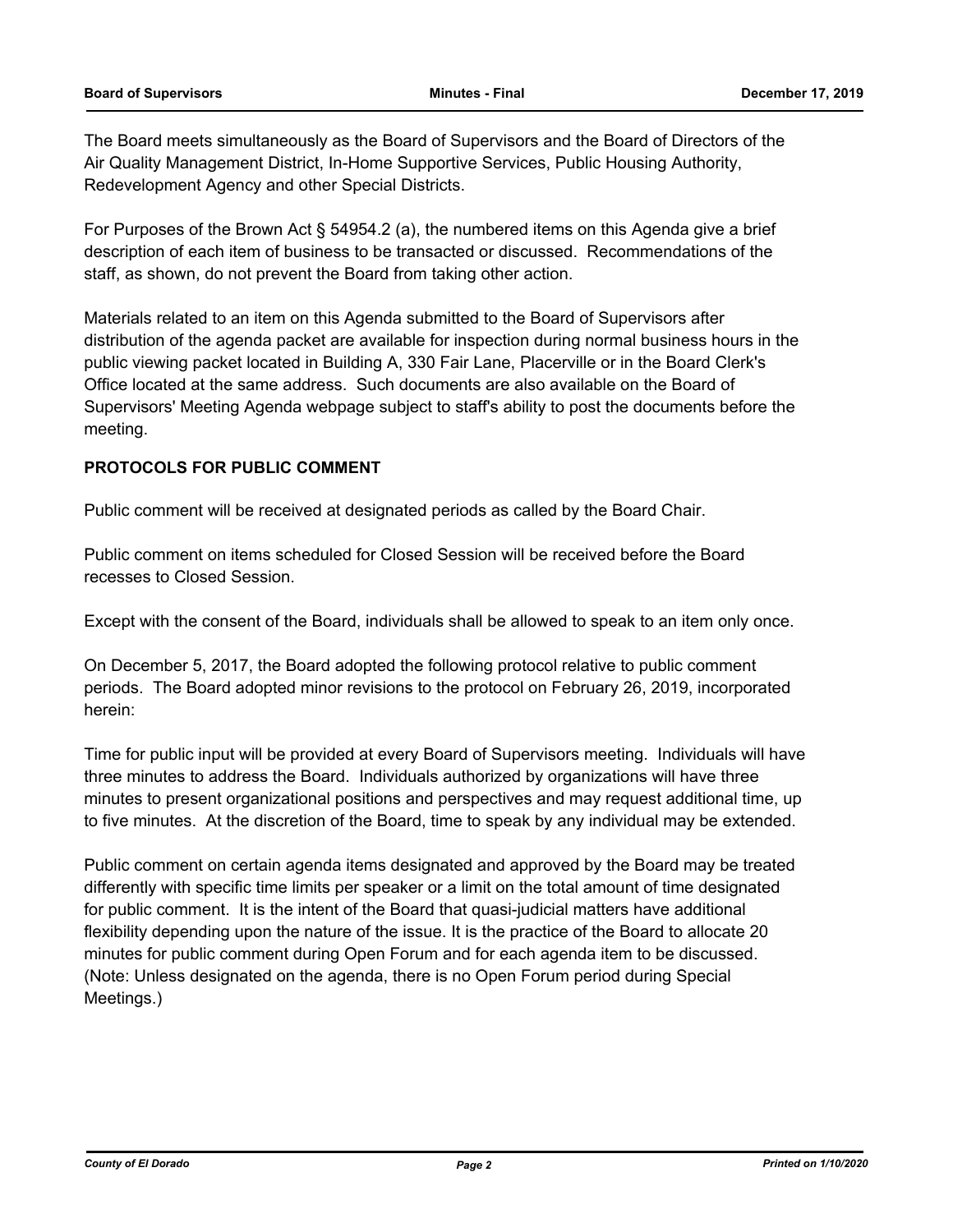Individual Board members may ask clarifying questions but will not engage in substantive dialogue with persons providing input to the Board.

If a person providing input to the Board creates a disruption by refusing to follow Board guidelines, the Chair of the Board may take the following actions:

Step 1. Request the person adhere to Board guidelines. If the person refuses, the Chair may turn off the speaker's microphone.

Step 2. If the disruption continues, the Chair may order a recess of the Board meeting.

Step 3. If the disruption continues, the Chair may order the removal of the person from the Board meeting.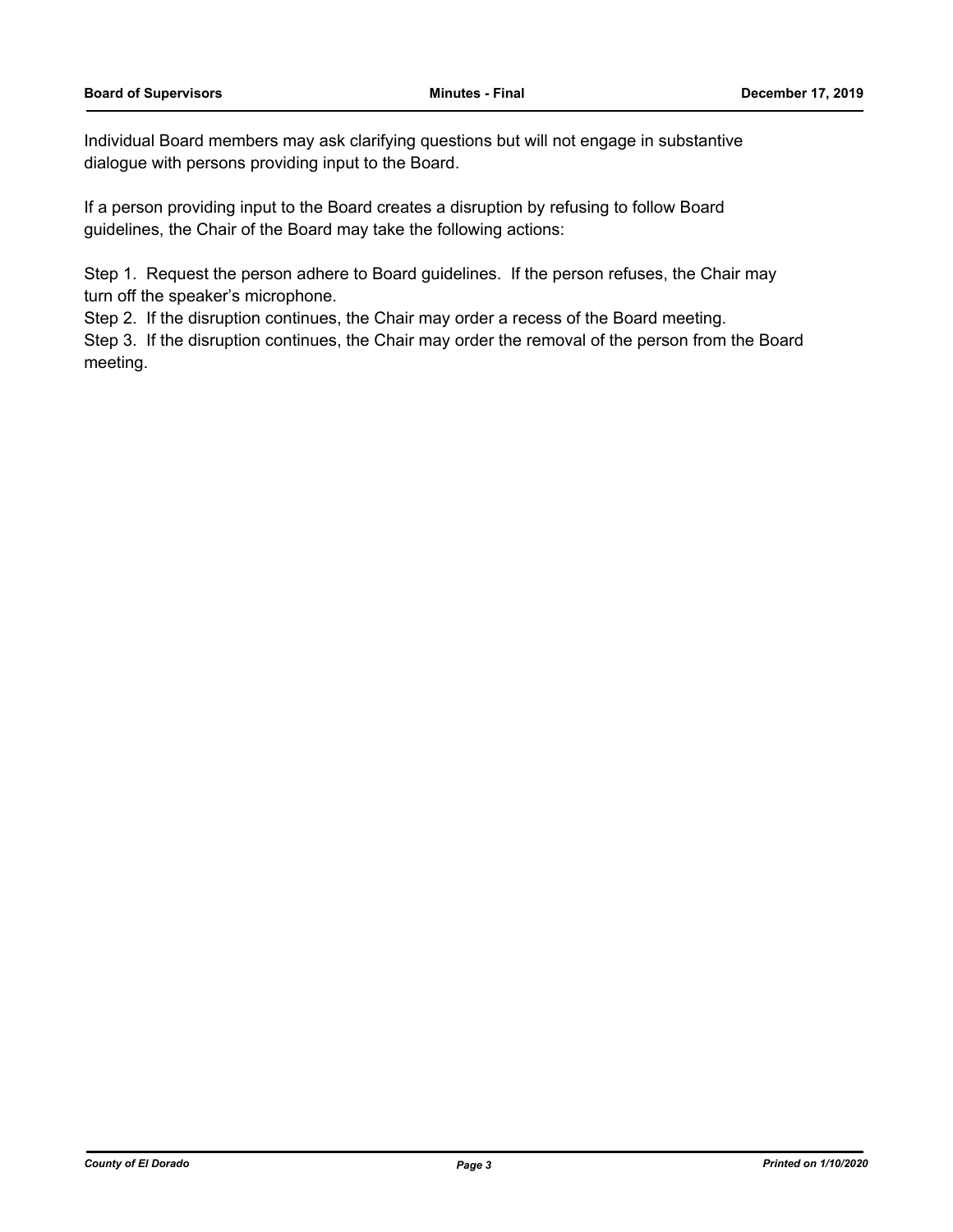## **9:01 A.M. - CALLED TO ORDER**

Present: 5 - Supervisor Veerkamp, Supervisor Frentzen, Supervisor Novasel, Supervisor Hidahl and Supervisor Parlin

#### **INVOCATION AND PLEDGE OF ALLEGIANCE TO THE FLAG**

**Pastor Dave Cooke of the Cold Springs Community Church gave the Invocation. Supervisor Novasel led the Pledge of Allegiance to the Flag.**

**Pursuant to Government Code Section 54954.2(b)(2), County Counsel requested a Closed Session item be added to the Board's Agenda. The Closed Session would be to confer with Counsel on existing litigation and the litigation title is INSYS THERAPEUTICS, INC., U.S. Bankruptcy Court District of Delaware, Case Number 19-11292 (KG). (2/3 vote required)**

> **A motion was made by Supervisor Frentzen, seconded by Supervisor Hidahl to add Item 59 an Emergency Closed Session item (Legistar 19-1870) to today's Agenda. Passed 5-0.**

**59.** [19-1870](http://eldorado.legistar.com/gateway.aspx?m=l&id=/matter.aspx?key=27194) **Conference with Legal Counsel - Existing Litigation** pursuant to Government Code Section 54956.9(d)(1). Title: INSYS THERAPEUTICS, INC., U.S. Bankruptcy Court District of Delaware, Case Number 19-11292 (KG), Number of potential cases: (1). (Est. Time: 5 Min.)

**No Action Reported. All five Supervisors participated.**

#### **ADOPTION OF THE AGENDA**

**A motion was made by Supervisor Frentzen, seconded by Supervisor Hidahl to Adopt the Agenda.**

**Yes:** 5 - Veerkamp, Frentzen, Novasel, Hidahl and Parlin

## **9:00 A.M. TIME ALLOCATION**

**1.** [19-1724](http://eldorado.legistar.com/gateway.aspx?m=l&id=/matter.aspx?key=27048) Supervisor Novasel recommending the Board enjoy the Annual Performance by the El Dorado County Holiday Singers. (Est. Time: 20 Min.)

**This matter was Approved on the Consent Calendar.**

#### **APPROVAL OF CONSENT CALENDAR**

**A motion was made by Supervisor Frentzen, seconded by Supervisor Hidahl to Approve the Consent Calendar.**

**Yes:** 5 - Veerkamp, Frentzen, Novasel, Hidahl and Parlin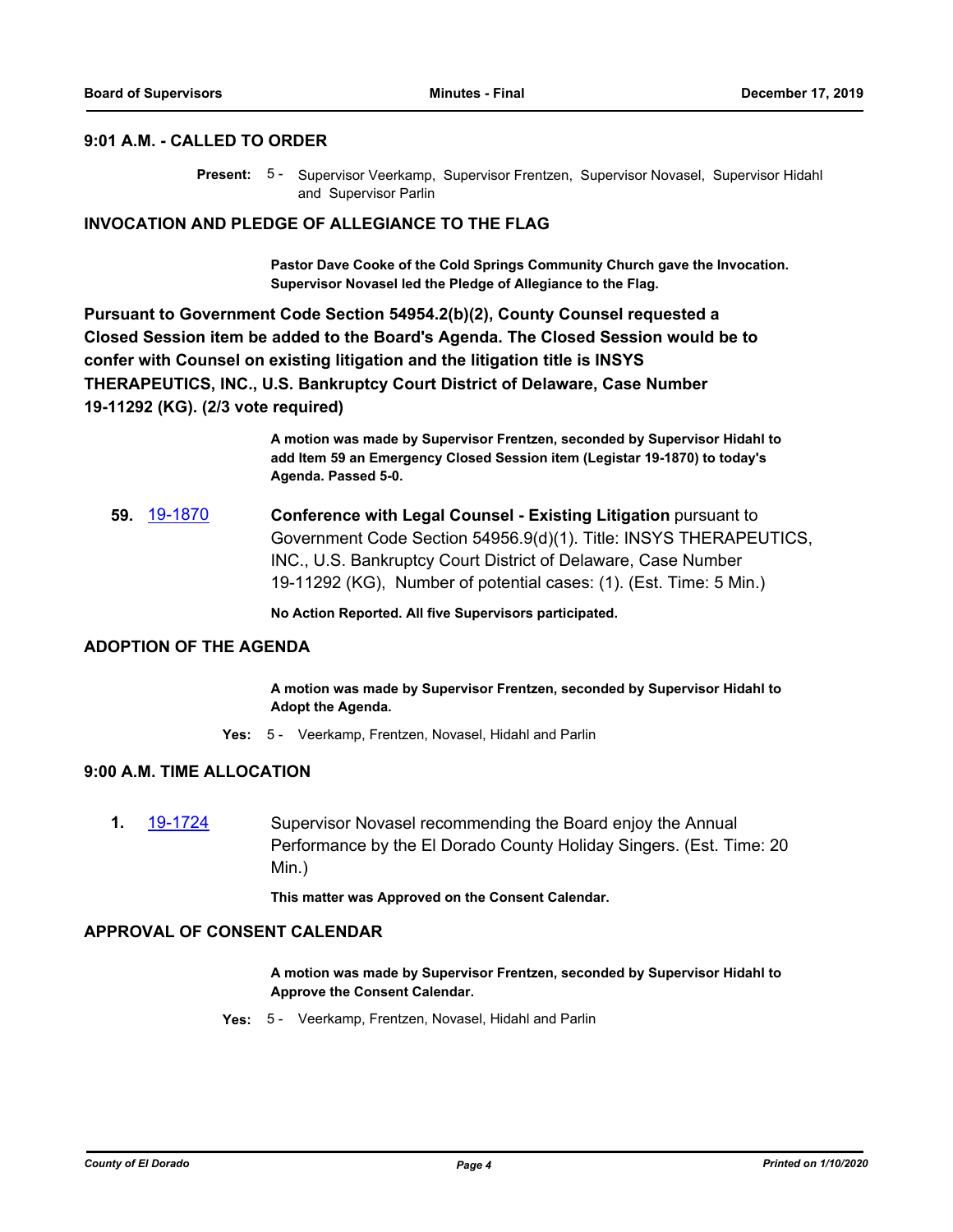The Board may make any necessary additions, deletions or corrections to the agenda including moving items to or from the Consent Calendar and adopt the agenda and the Consent Calendar with one single vote. A Board member may request an item be removed from the Consent Calendar for discussion and separate Board action. At the appropriate time as called by the Board Chair, members of the public may make a comment on matters on the Consent Calendar prior to Board action.

## **OPEN FORUM**

*Public Comment: T. Kayes, K. Smith, R. Claire, F. DuChamp, J. Gainsbourgh, R. Adams, L. Knutson, B. Richart*

#### [19-1880](http://eldorado.legistar.com/gateway.aspx?m=l&id=/matter.aspx?key=27204) OPEN FORUM (See Attachment)

Open Forum is an opportunity for members of the public to address the Board of Supervisors on subject matter that is not on their meeting agenda and within their jurisdiction. Public comments during Open Forum are limited to three minutes per person. Individuals authorized by organizations will have three minutes to present organizational positions and perspectives and may request additional time, up to five minutes. The total amount of time reserved for Open Forum is 20 Minutes.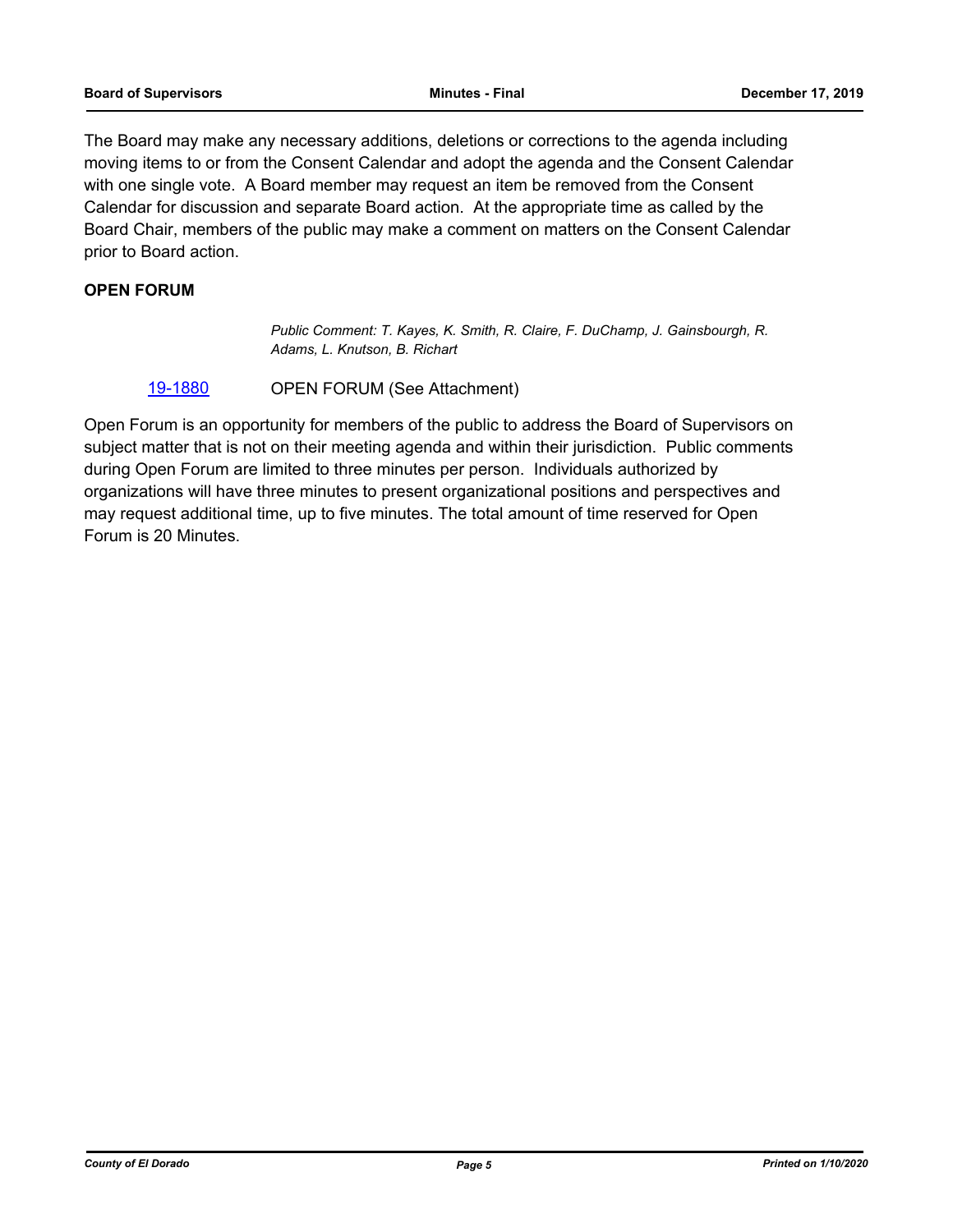#### **CONSENT CALENDAR**

**2.** [19-1835](http://eldorado.legistar.com/gateway.aspx?m=l&id=/matter.aspx?key=27159) Clerk of the Board recommending the Board approve the Minutes from the regular meeting of December 10, 2019.

**This matter was Approved on the Consent Calendar.**

#### **GENERAL GOVERNMENT - CONSENT ITEMS**

**3.** [19-1800](http://eldorado.legistar.com/gateway.aspx?m=l&id=/matter.aspx?key=27124) Auditor-Controller recommending the Board: 1) Receive and file the attached annual reports as required by SB 165 for Community Facilities District No. 1992-1 (CFD 1992-1 Serrano), Community Facilities District 2000-1 (CFD 2000-1 South Lake Tahoe Recreation Facilities JPA), Community Facilities District No. 2001-1 (CFD 2001-1 Promontory), Community Facilities District No. 2005-1 (CFD 2005-1 Blackstone), Community Facilities District No. 2005-2 (CFD 2005-2 Laurel Oaks), Community Facilities District No. 2014-1 (CFD 2014-1 Carson Creek), and Community Facilities District No. 2018-1 (CFD 2018-1 Bass Lake Hills); and 2) Adopt and authorize the Chair to sign Resolution **234-2019** accepting said reports.

> **This matter was Approved and Resolution 234-2019 was Adopted upon Approval of the Consent Calendar.**

**4.** [19-1734](http://eldorado.legistar.com/gateway.aspx?m=l&id=/matter.aspx?key=27058) Chief Administrative Office recommending the Board adopt and authorize the Chair to sign approve the Final Passage (Second Reading) of Ordinance **5116** amending Title 3 - Revenue and Finance Ordinance of the El Dorado County Ordinance Code, Chapter 3.13 - Contracting Out. (Cont. 12/10/19, Item 39)

#### **FUNDING:** N/A

**Ordinance 5116 was Adopted upon Approval of the Consent Calendar.**

**5.** [19-1850](http://eldorado.legistar.com/gateway.aspx?m=l&id=/matter.aspx?key=27174) Chief Administrative Office recommending the Board appoint Jan Robbins, as the Interim Director of Library Services, at step 1 (\$52.53/hour), effective December 31, 2019 until the new Director of Library Services starts.

**FUNDING:** General Fund.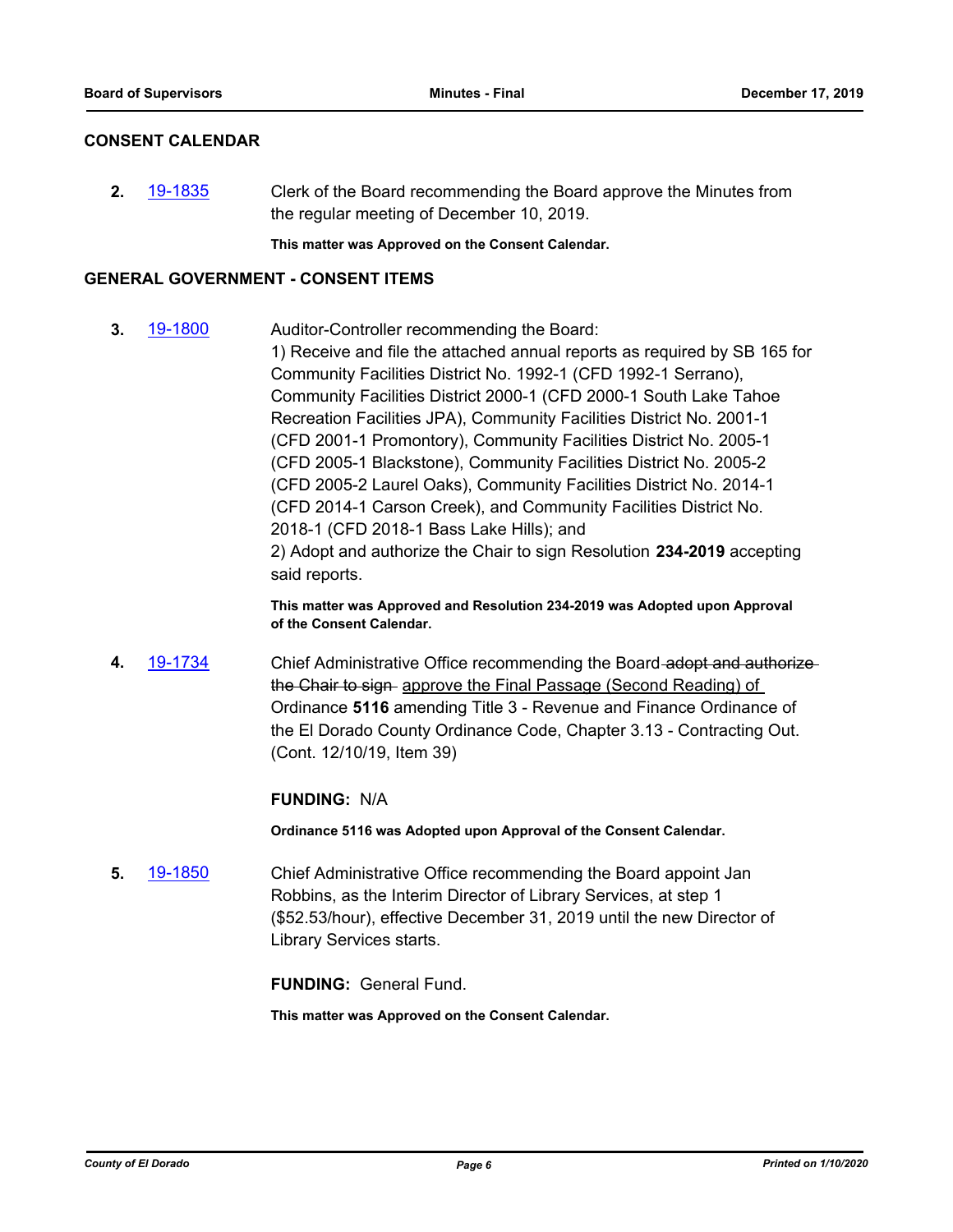**6.** [19-1843](http://eldorado.legistar.com/gateway.aspx?m=l&id=/matter.aspx?key=27167) Chief Administrative Office recommending the Board approve the Master Stewardship Agreement (MSA) and authorize the Chair to sign the MSA, pending minor changes as approved by County Counsel, memorializing the collaborative agreement between El Dorado County and the USDA Forest Service, El Dorado National Forest, providing for a variety of future landscape restoration projects within the region.

#### **FUNDING:** N/A

**This matter was Approved on the Consent Calendar.**

**7.** [19-1841](http://eldorado.legistar.com/gateway.aspx?m=l&id=/matter.aspx?key=27165) Chief Administrative Office recommending the Board approve two sets of amendments to the Fiscal Year 2019-20 budget to reflect the Board's direction on November 19, 2019 regarding the use of General Fund contingency as well as corrections related to final FY 2018-19 Year End Close information. (4/5 vote required)

#### **FUNDING:** General Fund.

#### **This matter was Approved on the Consent Calendar.**

**8.** [19-1806](http://eldorado.legistar.com/gateway.aspx?m=l&id=/matter.aspx?key=27130) Chief Administrative Office, Facilities Division, recommending the Board authorize the Purchasing Agent to sign Amendment V to Agreement for Services 317-S1810 / 2704 with TerraVerde Energy, LLC to extend the term one year to December 31, 2020 for continued design and project management services related to the County's solar project with no change to compensation.

#### **FUNDING:** Accumulative Capital Outlay Fund.

**This matter was Approved on the Consent Calendar.**

**9.** [19-1747](http://eldorado.legistar.com/gateway.aspx?m=l&id=/matter.aspx?key=27071) Chief Administrative Office, Procurement and Contracts Division, presenting a list of County surplus property and recommending the Board so declare and authorize disposal of same in accordance with the procedures outlined in the County's Purchasing Ordinance, Chapter 3.12 and Section 3.12.220 thereof.

#### **FUNDING:** Various.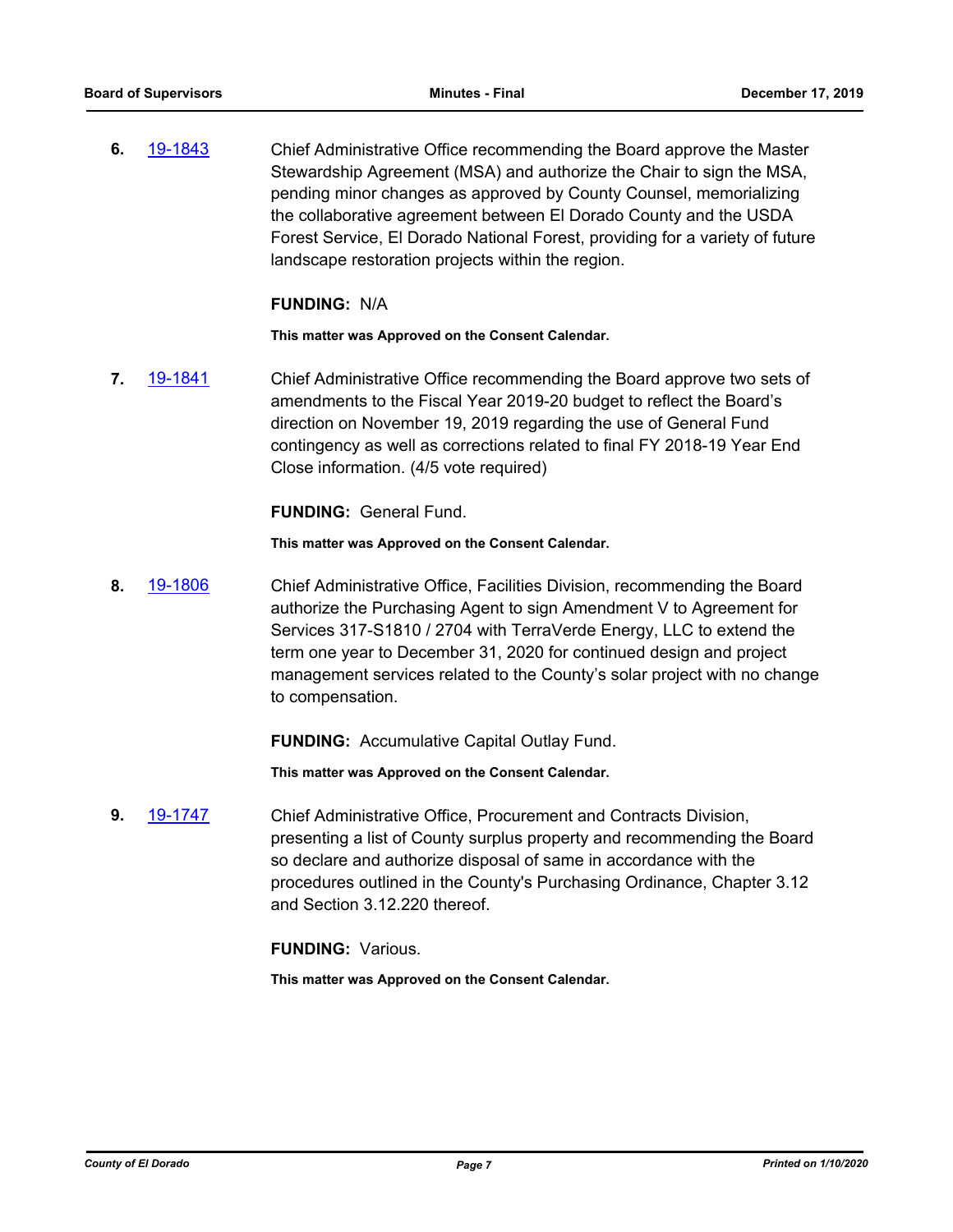| <b>10.</b> 19-1756 | Chief Administrative Office, Procurement and Contracts Division,                                                                   |
|--------------------|------------------------------------------------------------------------------------------------------------------------------------|
|                    | recommending the Board:                                                                                                            |
|                    | 1) Declare one (1) Parklet as surplus in accordance with the procedures                                                            |
|                    | outlined in the County's Purchasing Ordinance, Chapter 3.12 and Section                                                            |
|                    | 3.12.220 thereof; and                                                                                                              |
|                    | 2) Authorize the Purchasing Agent to execute the attached agreement for<br>the donation of the Parklet to the City of Placerville. |
|                    |                                                                                                                                    |

#### **FUNDING:** N/A

**This matter was Approved on the Consent Calendar.**

**11.** [19-1771](http://eldorado.legistar.com/gateway.aspx?m=l&id=/matter.aspx?key=27095) Chief Administrative Office, Procurement and Contracts Division, recommending the Board declare two (2) service weapons as surplus and approve the sale of the weapons to retiring Sheriff Deputy Darren Bradley and Deputy Chief Probation Officer Steve Heggen.

> **FUNDING:** Funding received from the sales will be deposited into the General Fund.

**This matter was Approved on the Consent Calendar.**

**12.** [19-1769](http://eldorado.legistar.com/gateway.aspx?m=l&id=/matter.aspx?key=27093) Clerk of the Board recommending the Board adopt and authorize the Chair to sign Resolution **236-2019** establishing the El Dorado County Commission for Youth and Families.

#### **FUNDING:** N/A

**Resolution 236-2019 was Adopted upon Approval of the Consent Calendar.**

**13.** [19-1699](http://eldorado.legistar.com/gateway.aspx?m=l&id=/matter.aspx?key=27023) Human Resources Department recommending the Board: 1) Approve the minimum wage increase for the County of El Dorado from \$12.00 to \$13.00, effective the pay period containing January 1, 2020; and 2) Approve and authorize the Chair to sign Resolution **232-2019** to

increase the salaries of the following classifications to the 2020 minimum wage: Elections Worker - EH, Food Services Aide, General Trainee - EH, Mental Health Aide, Park Operations Assistant, Probation Transport Driver, Student Intern - EH, Student Intern Undergrad - EH, and Transportation Officer.

#### **FUNDING:** Various.

**This matter was Approved and Resolution 232-2019 was Adopted upon Approval of the Consent Calendar.**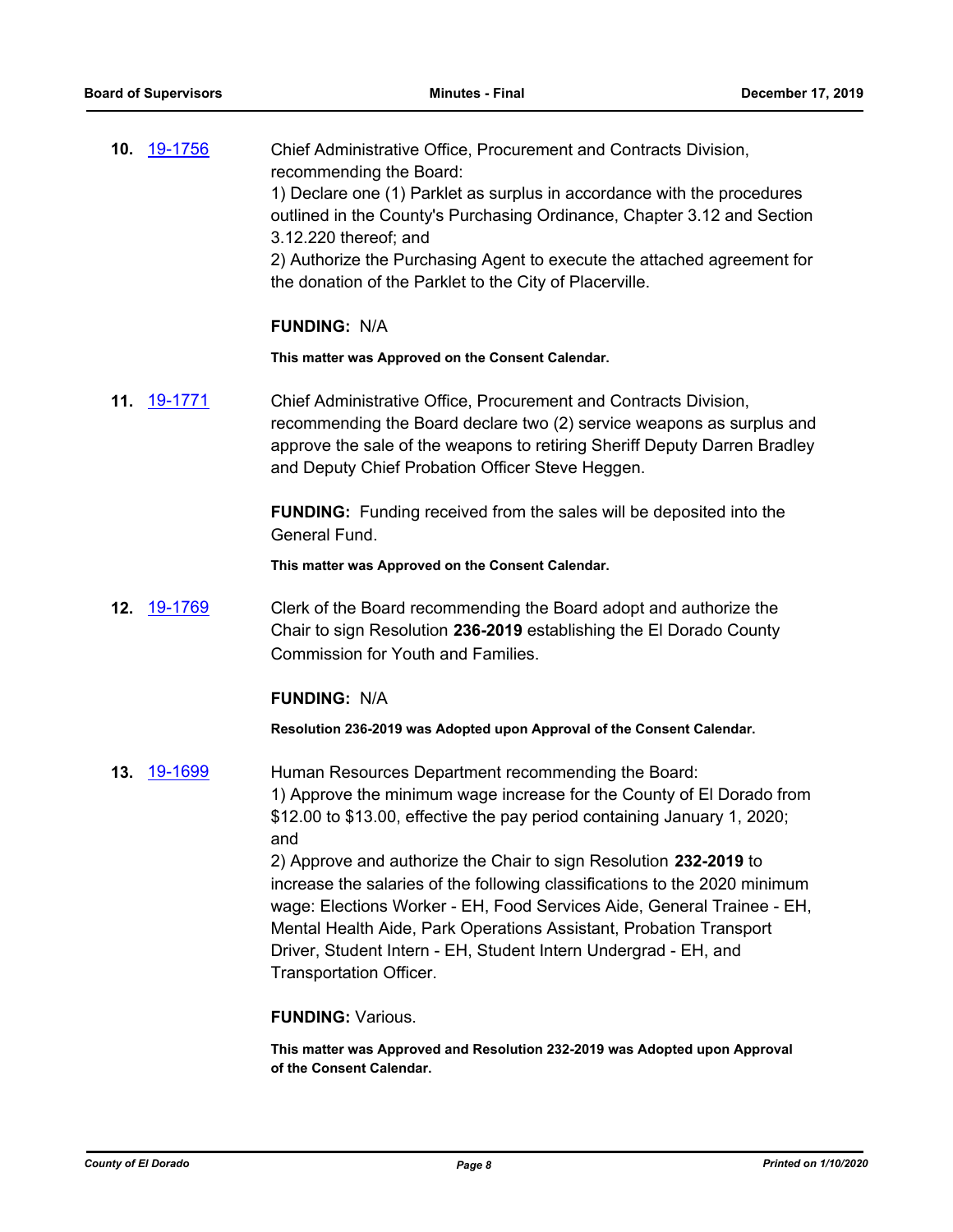**14.** [19-1700](http://eldorado.legistar.com/gateway.aspx?m=l&id=/matter.aspx?key=27024) Human Resources Department recommending the Board approve and authorize the Chair to sign Resolution **221-2019** adopting, effective the pay period containing January 1, 2020, new salaries for the classifications affected by El Dorado County Charter, Section 504; the Memorandum of Understanding between the County of El Dorado and the Deputy Sheriffs' Association, Article 5, Section 2; and the Memorandum of Understanding between the County of El Dorado and the El Dorado County Law Enforcement Management Association, Article 4, Section 1B for an estimated total annual cost of approximately \$426,605 (approximately \$213,303 for the remainder of FY 19-20).

**FUNDING:** General Fund.

**Resolution 221-2019 was Adopted upon Approval of the Consent Calendar.**

**15.** [19-1184](http://eldorado.legistar.com/gateway.aspx?m=l&id=/matter.aspx?key=26507) Director of Human Resources and the Chief Administrative Officer recommending the Board:

> 1) Approve the establishment of a new unrepresented bargaining unit entitled BD;

2) Approve and authorize the Chair to sign Resolution **237-2019** to move the Supervisor-Board of Supervisors classification from the EL bargaining unit to the newly established, unrepresented Board of Supervisors bargaining unit of BD;

3) Approve and authorize the Chair to sign Resolution **238-2019** for:

a) The modification of established bargaining units to dissolve the Deputy County Counsel (CC) bargaining unit;

b) Reallocate the classifications currently represented by the CC unit into the Unrepresented Management (UM) unit; and

c) Increase the salaries for the classifications of Associate Deputy County Counsel, Deputy County Counsel, and Sr. Deputy County Counsel;

4) Approve and authorize the Chair to sign the revised Salary and Benefits Resolution for Unrepresented Employees - Resolution **235-2019**; and

5) Approve the updated 2020 Calendar Year Benefit Rate Cards to include the new unrepresented BD bargaining group and remove the CC bargaining unit, effective December 21, 2019.

**FUNDING:** General Fund.

**This matter was Approved and Resolutions 237-2019, 238-2019 and 235-2019 were Adopted upon Approval of the Consent Calendar.**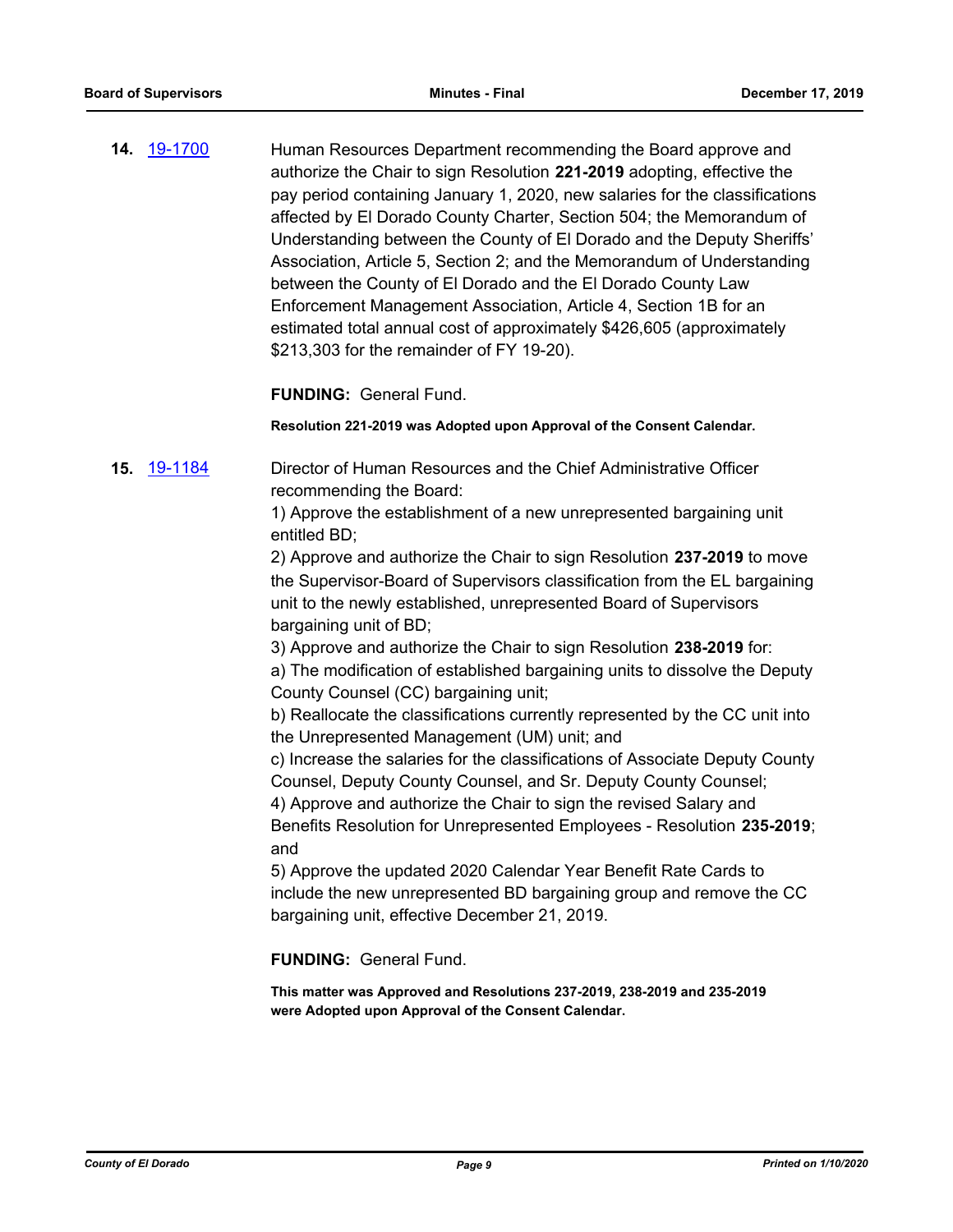|     | 16. 19-1789 | Human Resources Department, Risk Management Division,<br>recommending the Board:                                                                                                                                          |
|-----|-------------|---------------------------------------------------------------------------------------------------------------------------------------------------------------------------------------------------------------------------|
|     |             | 1) Make findings that it is more economical and feasible to contract out for                                                                                                                                              |
|     |             | insurance certificate collection and monitoring services in accordance<br>with Ordinance 3.12.030;                                                                                                                        |
|     |             | 2) Approve and authorize the continuation of perpetual agreement 448<br>with CSAC Excess Insurance Authority, Inc. for the provision of                                                                                   |
|     |             | CSAC-EIA's contract with Ebix for insurance certificate collection and                                                                                                                                                    |
|     |             | monitoring services for the term January 1, 2020 - December 31, 2023;                                                                                                                                                     |
|     |             | 3) Approve the adjusted the fees to reflect the annual change in the<br>Consumer Price Index as submitted by Ebix, Inc.; and                                                                                              |
|     |             | 4) Authorize the Purchasing Agent to sign the new agreement 4527 with                                                                                                                                                     |
|     |             | Ebix, Inc. for the term of January 1, 2020 - December 31, 2023 for a not to                                                                                                                                               |
|     |             | exceed amount of \$36,400.                                                                                                                                                                                                |
|     |             | FUNDING: Risk Management - Risk Liability Fund.                                                                                                                                                                           |
|     |             | This matter was Approved on the Consent Calendar.                                                                                                                                                                         |
| 17. | 19-1848     | Supervisor Novasel recommending the Board approve and authorize the<br>Chair to sign a Proclamation recognizing December 15, 2019, as Bill of<br>Rights Day in El Dorado County.                                          |
|     |             | This matter was Approved on the Consent Calendar.                                                                                                                                                                         |
|     | 18. 19-1836 | Supervisor Veerkamp recommending the Board authorize the signatures<br>of all five Board Members on a Certificate of Recognition for Laurence<br>Crabtree, USFS Forest Supervisor and to wish him well in his retirement. |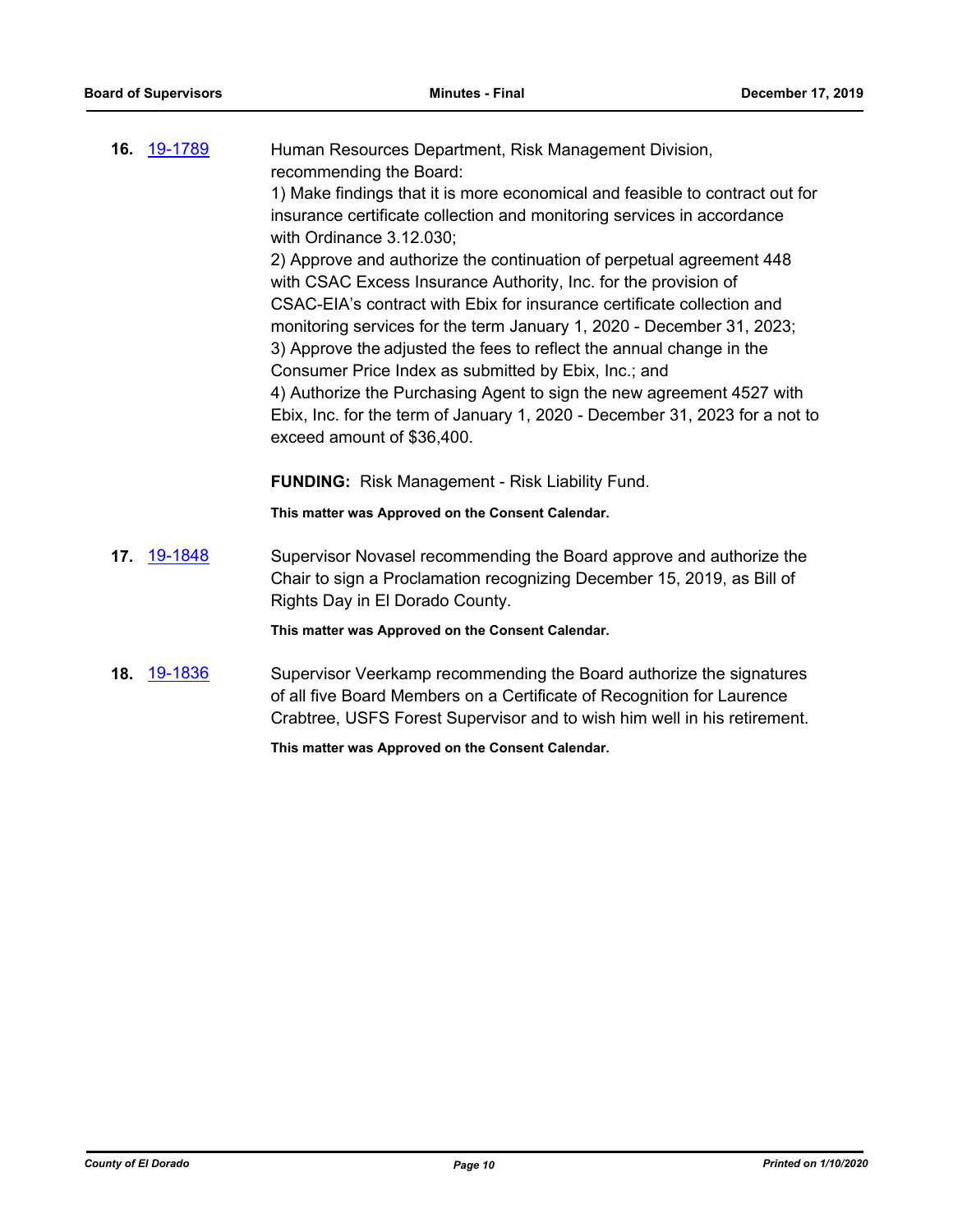#### **HEALTH AND HUMAN SERVICES - CONSENT ITEMS**

**19.** [19-1397](http://eldorado.legistar.com/gateway.aspx?m=l&id=/matter.aspx?key=26718) Health and Human Services Agency recommending the Board: 1) Approve and authorize the Chair to sign Agreement for Services 4330 with Telecare Corporation, Inc., to operate the Psychiatric Health Facility (PHF) for the County, for the term of five years from January 1, 2020 through December 31, 2025, with a maximum obligation of \$30,149,966; 2) Approve and authorize the Chair to sign non-financial Facility Use Agreement 4332 with Telecare Corporation, Inc., to use the County PHF Facility during the term of the PHF operations agreement; 3) Make findings in accordance with County Ordinance 3.13.030 that it is more economical and feasible to contract with Telecare Corporation, Inc. for services provided under this Agreement 4330 because the County does not have the staff to perform said services; and 4) Authorize the Purchasing Agent, or designee, to execute further documents relating to Agreement for Services 4330, or Facility Use Agreement 4332, including amendments, which do not increase the maximum dollar amount or term of the Agreements, and contingent upon approval by County Counsel and Risk Management.

> **FUNDING:** State, Federal, and Other Funding: 41% Federal; 2% State; 8% Other Government funding; and 49% Behavioral Health Realignment.

**This matter was Approved on the Consent Calendar.**

**20.** [19-1179](http://eldorado.legistar.com/gateway.aspx?m=l&id=/matter.aspx?key=26502) Health and Human Services Agency recommending the Board adopt and authorize the Chair to sign Resolution **218-2019**, which delegates authority to the Director of the Health and Human Services Agency to apply jointly with the Development Sponsor, Mercy Housing, for funding from the California Department of Housing and Community Development via the No Place Like Home (Round 2) Notice of Funding Availability, for funding related to the development of supportive housing options.

**FUNDING:** 100% State; no match required.

**Resolution 218-2019 was Adopted upon Approval of the Consent Calendar.**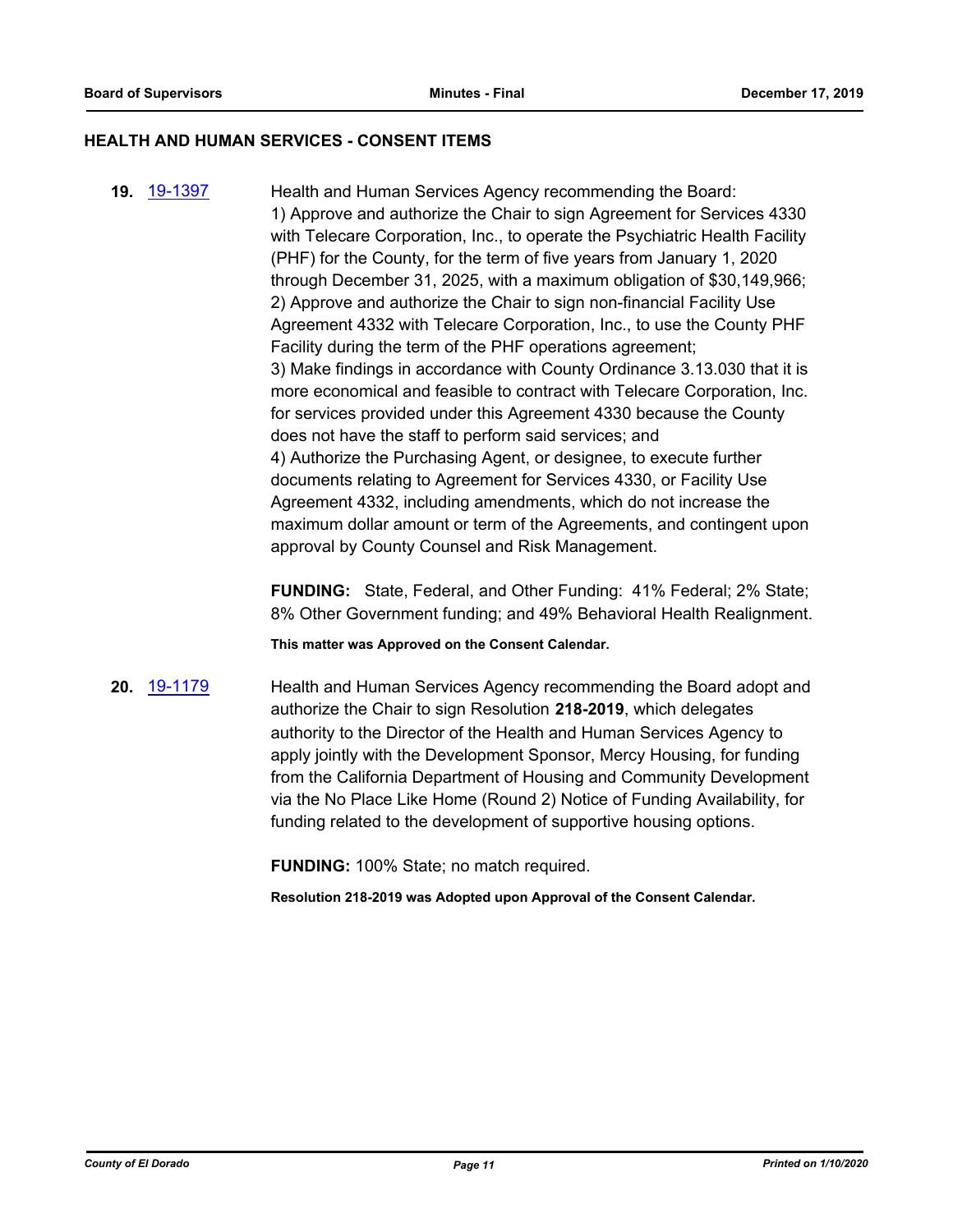| <b>21.</b> 19-1715 | Health and Human Services Agency recommending the Board:<br>1) Approve and authorize the Chair to sign Amendment 2 to Agreement<br>for Services 93 (045-S1810) with Susan Stoeffler, MFT, for the provision<br>of therapeutic counseling and related services which extends the term by<br>fourteen months for a new term of June 13, 2017 through February 28,<br>2021, effective upon execution, with no change to the maximum obligation<br>of \$140,000;<br>2) Make findings in accordance with County Ordinance 3.13.030 that it is<br>more economical and feasible to contract for services provided under this<br>Agreement because the County has neither the licensed staff nor facilities<br>to perform said services; and<br>3) Authorize the Purchasing Agent, or designee, to execute further<br>documents relating to Agreement for Services 93 (045-S1810), including<br>amendments which do not increase the maximum dollar amount or term of<br>the Agreement, and contingent upon approval by County Counsel and<br>Risk Management. |
|--------------------|--------------------------------------------------------------------------------------------------------------------------------------------------------------------------------------------------------------------------------------------------------------------------------------------------------------------------------------------------------------------------------------------------------------------------------------------------------------------------------------------------------------------------------------------------------------------------------------------------------------------------------------------------------------------------------------------------------------------------------------------------------------------------------------------------------------------------------------------------------------------------------------------------------------------------------------------------------------------------------------------------------------------------------------------------------|
|                    | <b>FUNDING:</b> 37% Federal, 20% State, 38% Realignment, and 5%<br>General Fund.                                                                                                                                                                                                                                                                                                                                                                                                                                                                                                                                                                                                                                                                                                                                                                                                                                                                                                                                                                       |
|                    | This matter was Approved on the Consent Calendar.                                                                                                                                                                                                                                                                                                                                                                                                                                                                                                                                                                                                                                                                                                                                                                                                                                                                                                                                                                                                      |
| 22. 19-1776        | Library Department recommending the Board receive and file the<br>following reports for special taxes for County Service Area 10, specific to<br>County of El Dorado library services for Fiscal Year 2018-19:<br>1) Reports pursuant to Government Code § 50075.1 that:<br>a) Specify the authority under which the County may levy a special tax for<br>library services, § 50075.1;<br>b) Define the purposes for which this tax may be used $\S$ 50075.1; and<br>c) Identify the special tax revenue fund in the County of El Dorado; and<br>2) Attachments to those reports demonstrating the amount of funds<br>collected and expended pursuant to Government Code § 50075.3.<br><b>FUNDING: County Service Area 10 Special Taxes.</b>                                                                                                                                                                                                                                                                                                           |
|                    | This matter was Approved on the Consent Calendar.                                                                                                                                                                                                                                                                                                                                                                                                                                                                                                                                                                                                                                                                                                                                                                                                                                                                                                                                                                                                      |
|                    |                                                                                                                                                                                                                                                                                                                                                                                                                                                                                                                                                                                                                                                                                                                                                                                                                                                                                                                                                                                                                                                        |

**23.** [19-1779](http://eldorado.legistar.com/gateway.aspx?m=l&id=/matter.aspx?key=27103) Library Department recommending the Board adopt and authorize the Chair to sign Resolution **223-2019** establishing parking regulations for the Cameron Park Library.

## **FUNDING:** N/A

**Resolution 223-2019 was Adopted upon Approval of the Consent Calendar.**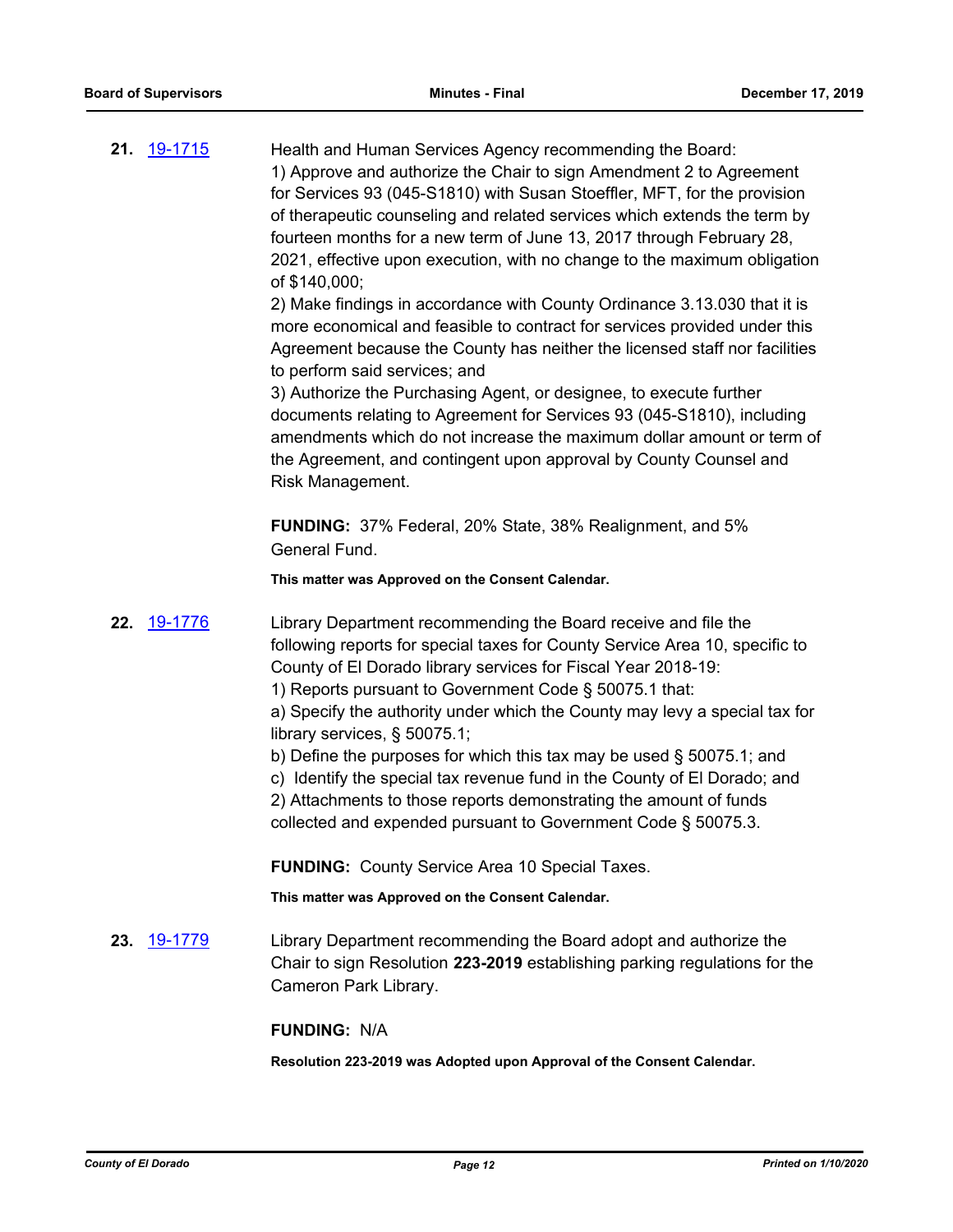#### **LAND USE AND DEVELOPMENT - CONSENT ITEMS**

**24.** [19-1557](http://eldorado.legistar.com/gateway.aspx?m=l&id=/matter.aspx?key=26881) Agricultural Department recommending the Board receive and file the El Dorado-Alpine Counties 2018 Agricultural Crop and Livestock Report.

**This matter was Approved on the Consent Calendar.**

**25.** [19-1688](http://eldorado.legistar.com/gateway.aspx?m=l&id=/matter.aspx?key=27012) El Dorado County Air Quality Management District (District) recommending the Board, acting as the Air Quality Management Board of Directors, adopt and authorize the Chair to sign Resolution **220-2019**  authorizing the Air Pollution Control Officer to:

1) Execute grant agreement with the California Air Resources Board (CARB) accepting initial funding in the amount of \$363,109.24 for the implementation of the 2018-19 appropriation of the Woodsmoke Reduction Program (Program), pending approval from County Counsel and Risk Management;

2) Execute Memorandum of Understanding (MOU) and/or MOU amendments with Placer County Air Pollution Control District to administer the Program in Placer County, pending approval from County Counsel and Risk Management;

3) Execute Memorandum of Understanding and/or MOU amendments with Amador County Air Pollution Control District to administer to Program in Amador County, pending approval from County Counsel and Risk Management;

4) Execute agreements and/or amendments to existing agreements with participating contractors to install woodstoves to ensure old woodstoves are rendered inoperable and to instruct residents on proper operation of new woodstove, pending approval from County Counsel and Risk Management;

5) Implement and expend the funds in accordance with the grant agreement with CARB; and

6) Execute any future grant or funding agreements with CARB and other necessary actions to receive additional funding to support the implementation of the Woodsmoke Reduction Program through the statutory term of the Program.

#### **FUNDING:** AQMD - State Grant Funding.

**This matter was Approved and Resolution 220-2019 was Adopted upon Approval of the Consent Calendar.**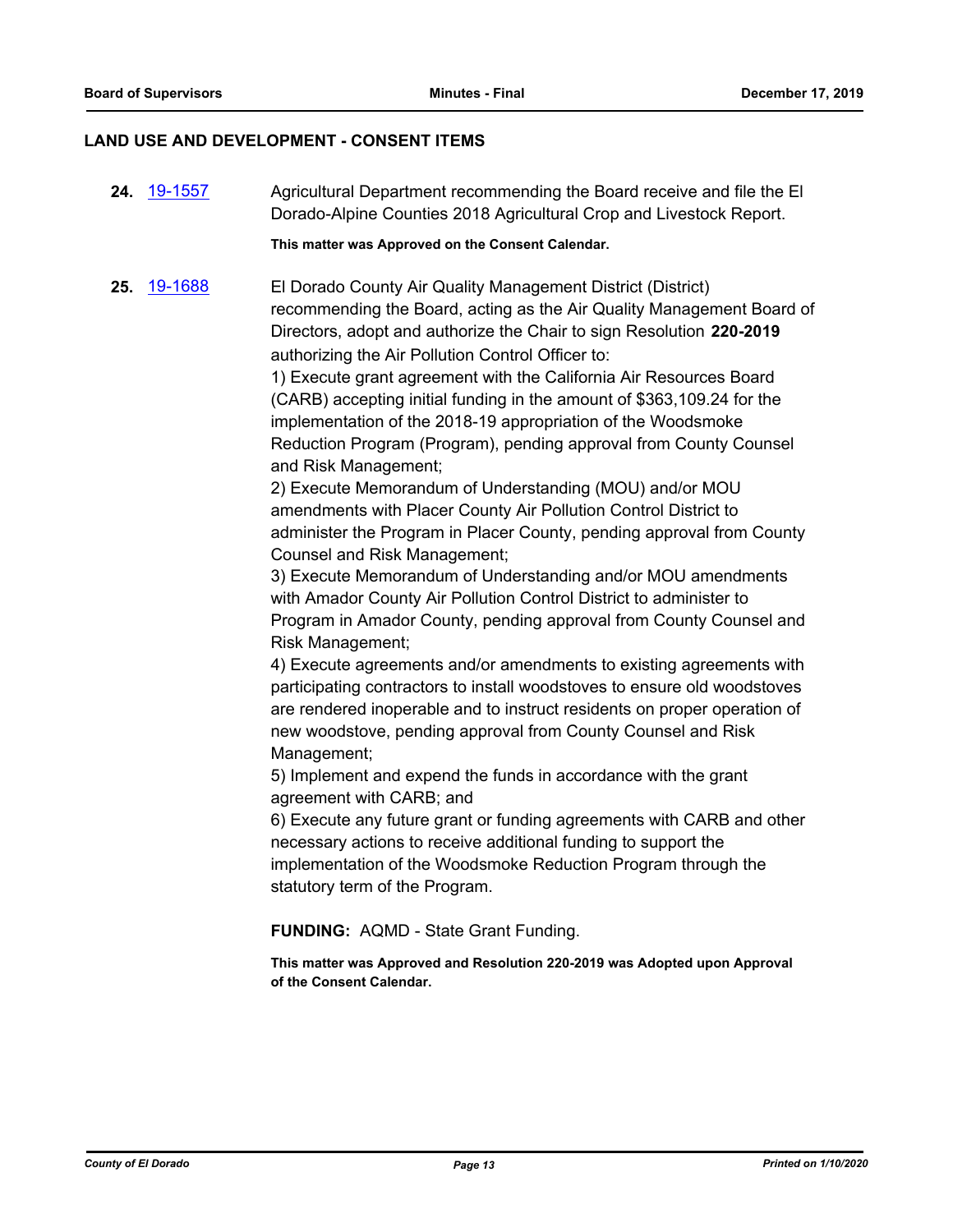**26.** [19-1655](http://eldorado.legistar.com/gateway.aspx?m=l&id=/matter.aspx?key=26979) Department of Transportation and Environmental Management Department recommending the Board approve and authorize the Chair to sign a Budget Transfer adjusting the budget for FY 2019-20 for previously Board approved items, Legistar 19-0992, 19-1058, and 19-1045. (4/5 vote required)

> **FUNDING:** Fleet Internal Service Fund and Accident Fund, CSA No. 10 Solid Waste Funds, and CSA No. 10 Liquid Waste Funds.

**This matter was Approved on the Consent Calendar.**

**27.** [19-1678](http://eldorado.legistar.com/gateway.aspx?m=l&id=/matter.aspx?key=27002) Department of Transportation - Fleet Services Unit, recommending the Board approve the following:

1) Dispense with the formal bidding process in accordance with Purchasing Ordinance 3.12.16, Section D;

2) Authorize the Purchasing Agent to utilize the State of California competitively bid Contracts 1-18-23-10, 1-18-23-20, and 1-18-23-23 for the acquisition of twenty-one (21) vehicles of various brands, models and options for the Department of Transportation - Fleet Services Unit; and 3) Authorize the Purchasing Agent to sign purchase orders to the awarded State vendors, Downtown Ford Sales of Sacramento, CA. in the amount of \$65,797 plus applicable delivery, fees and taxes (estimated at \$5,170); Elk Grove Auto Sales of Elk Grove, CA. in the amount of \$47,611 plus applicable delivery, fees and taxes (estimated at \$3,951) and Winner Chevrolet of Elk Grove, CA. in the amount of \$528,876 plus applicable delivery, fees and taxes (estimated at \$42,592) for a one time purchase following Board approval.

**FUNDING:** Fleet Internal Service Fund.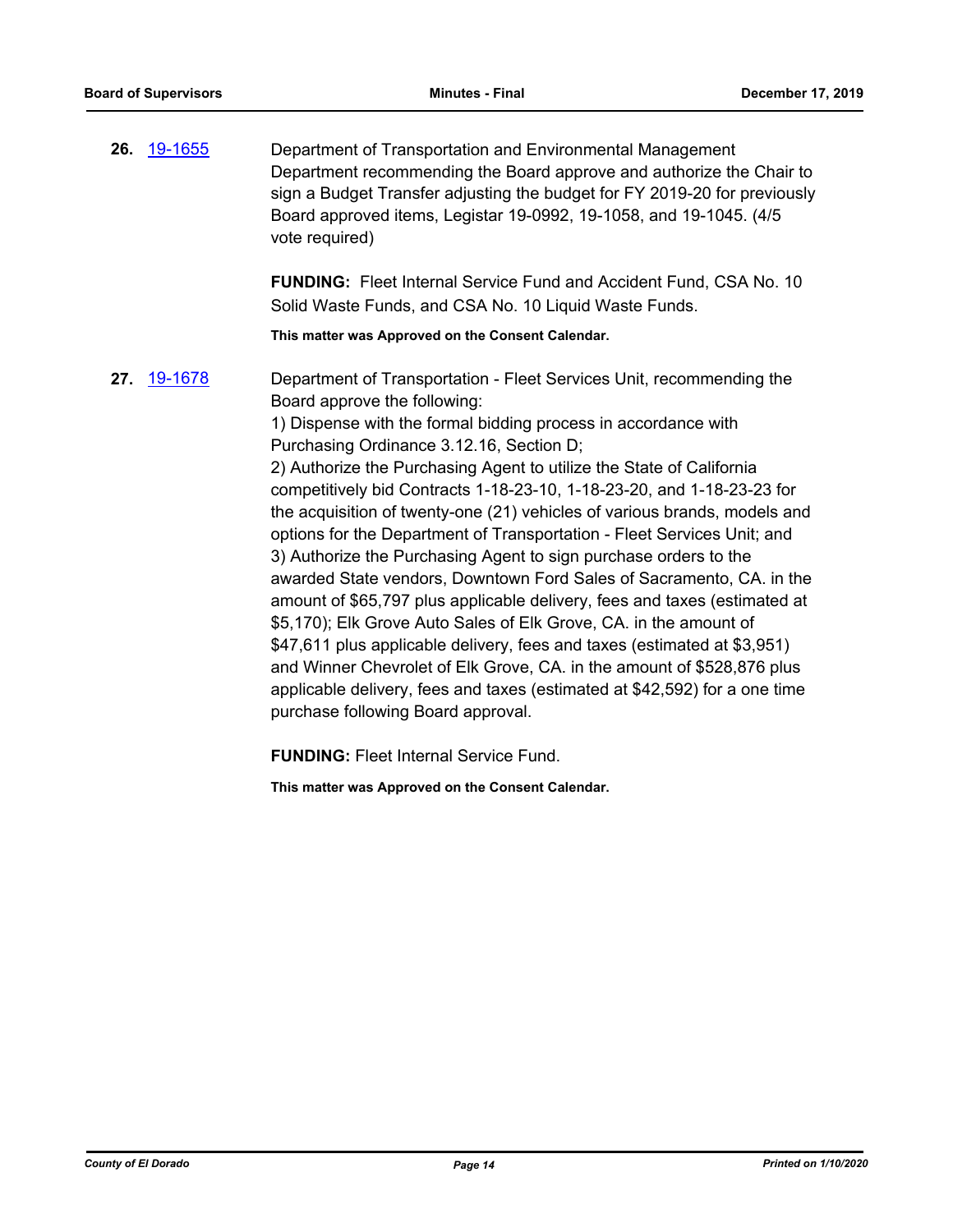**28.** [19-1720](http://eldorado.legistar.com/gateway.aspx?m=l&id=/matter.aspx?key=27044) Department of Transportation recommending the Board take the following actions pertaining to the South Tahoe Greenway Shared Use Trail Phase 1B and 2 Project (CIP 95200/36107022, Contract 3785): 1) Award the Construction Contract to Herback General Engineering, Inc.,

who was the lowest responsive, responsible bidder;

2) Approve and authorize the Chair to sign the Construction Contract, subject to review and approval by County Counsel and Risk Management; and

3) Authorize the Director of Transportation to sign an Escrow Agreement, if requested by the Contractor and in accordance with Public Contract Code Section 22300, for the purpose of holding Contract retention funds.

**FUNDING**: Active Transportation Program (33% - Federal), Congestion Mitigation and Air Quality Program (13% - Federal), California Tahoe Conservancy (54% - State).

**This matter was Approved on the Consent Calendar.**

**29.** [19-1704](http://eldorado.legistar.com/gateway.aspx?m=l&id=/matter.aspx?key=27028) Department of Transportation recommending the Board approve and authorize the Chair to sign a budget transfer request for six County Service Area 9 Zones of Benefit to reallocate funds from contingency to road maintenance projects completed or contemplated during Fiscal Year 2019/2020, as well as correct two budgeted fund balance designations. (4/5 vote required)

> **FUNDING:** County Service Area 9 Zone of Benefit Special Taxes and Assessments.

**This matter was Approved on the Consent Calendar.**

**30.** [19-1721](http://eldorado.legistar.com/gateway.aspx?m=l&id=/matter.aspx?key=27045) Department of Transportation recommending the Board: 1) Make findings in accordance with Chapter 3.13, Section 3.13.030 of County Ordinance Code that it is more economical and feasible to engage an independent contractor for on-call environmental review services; and

2) Approve and authorize the Chair to sign Agreement for Services 4402 with Nichols Consulting Engineers, CTHD. in the not-to-exceed amount of \$300,000, for a term to become effective upon execution by both parties and expiring three years thereafter, to provide as-needed environmental review services for the Tahoe Basin.

**FUNDING:** Various Capital Improvement Program and other funding sources that fund Department of Transportation projects. (Local, State, and Federal Funds)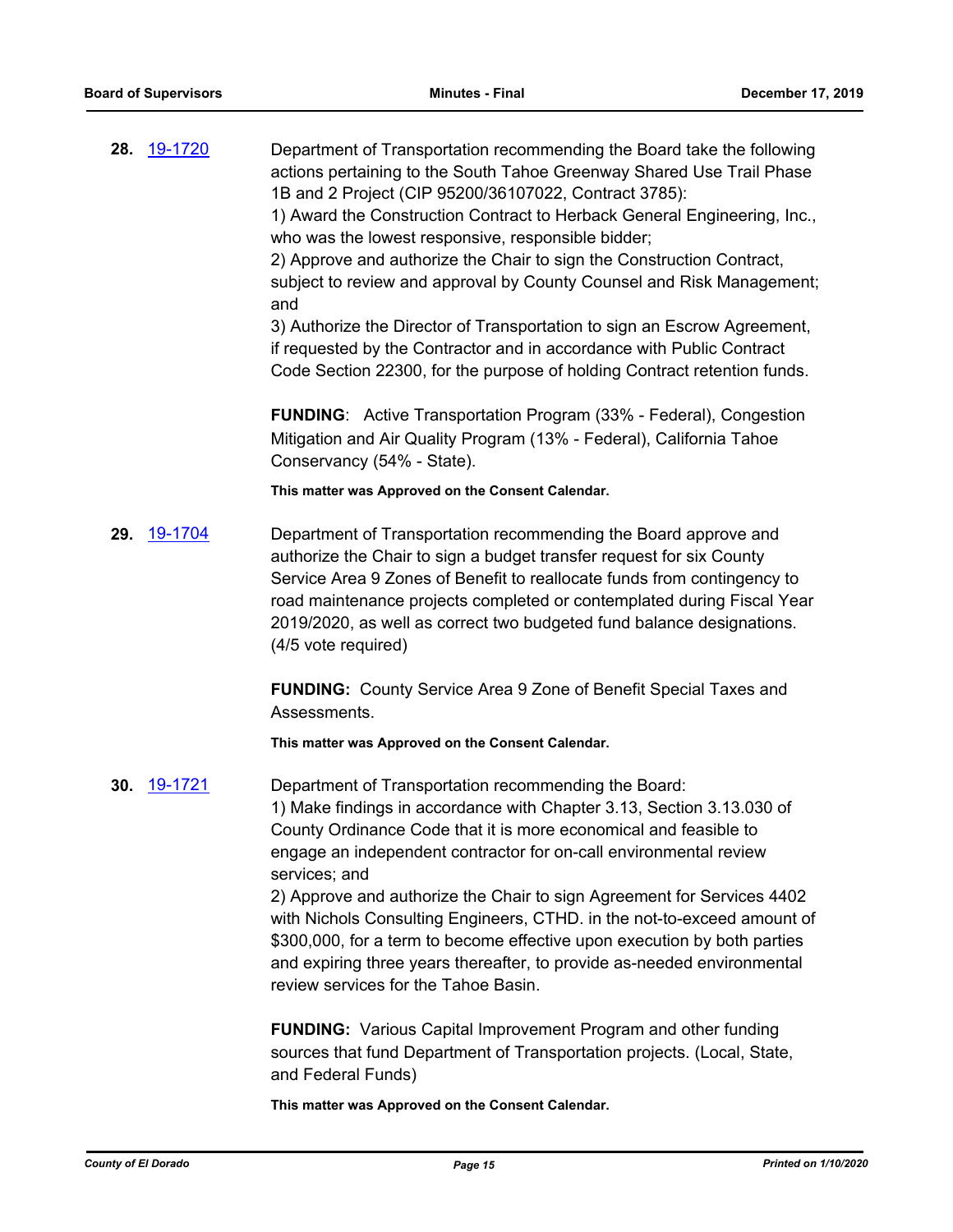**31.** [19-1738](http://eldorado.legistar.com/gateway.aspx?m=l&id=/matter.aspx?key=27062) Department of Transportation recommending the Board consider the following pertaining to the Headington Wash Rack Facility Project, CIP 81134/36005001, Contract 4299: 1) Approve and adopt the Plans and Contract Documents and authorize the Chair to sign the Plans; and 2) Authorize readvertisement for construction bids.

**FUNDING:** Road Fund/Discretionary (100%). (Local Funds)

**This matter was Approved on the Consent Calendar.**

**32.** [19-1552](http://eldorado.legistar.com/gateway.aspx?m=l&id=/matter.aspx?key=26876) Department of Transportation recommending the Board receive and file the Traffic Impact Mitigation Fee Program Annual Report for Fiscal Year 2018/19.

#### **FUNDING:** N/A

**This matter was Approved on the Consent Calendar.**

**33.** [19-1748](http://eldorado.legistar.com/gateway.aspx?m=l&id=/matter.aspx?key=27072) Department of Transportation recommending the Board approve and authorize the Chair to sign First Amendment to Funding Agreement 2914 with the El Dorado County Air Quality Management District, extending the term to September 1, 2020 with no change to the amount of the agreement, to provide funding for the construction phase of the El Dorado Trail - Missouri Flat Road to El Dorado Project, CIP 97014.

> **FUNDING:** California Department of Motor Vehicles Assembly Bill 2766 Subvention Funds as issued by the Air Quality Management District Grant Program.

**This matter was Approved on the Consent Calendar.**

**34.** [19-1675](http://eldorado.legistar.com/gateway.aspx?m=l&id=/matter.aspx?key=26999) Department of Transportation recommending the Board approve and authorize the Chair to sign the Third Amendment to Agreement for Services 157-S1411 with Mark Thomas & Company, Inc. extending the term to December 31, 2020, with no change in compensation, to finalize the Record of Survey for the U. S. 50/Silva Valley Parkway Interchange - Phase 1 Project, CIP 71328.

> **FUNDING:** Silva Valley Interchange Set-Aside (44%), 2004 General Plan Silva Valley Interchange Set-Aside (42%), Developer-Advanced Funds (10%), State and Local Partnership Program Grant (2%), Utility Agency - El Dorado Irrigation District (1%), and Road Fund (1%). (No Federal Funds)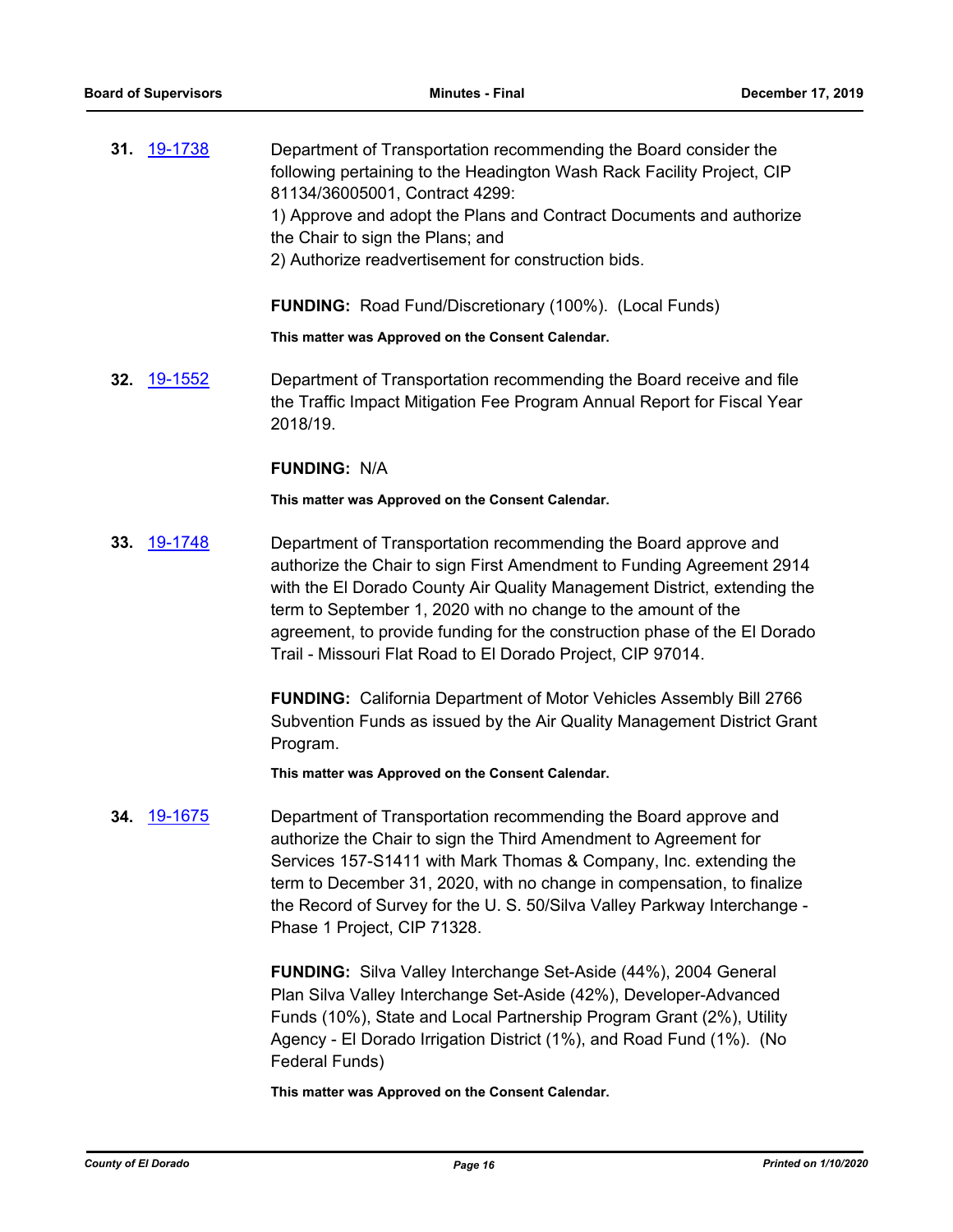**35.** [19-1513](http://eldorado.legistar.com/gateway.aspx?m=l&id=/matter.aspx?key=26835) Environmental Management Department recommending the Board adopt and authorize the Chair to sign approve the Final Passage (Second Reading) of Ordinance **5115** amending in its entirety Chapter 8.39, Well Standards, Ordinance No. 4110, of the El Dorado County Ordinance Code pertaining to Well Construction and Water Supply Standards. (Cont. 12/10/19, Item 42)

> **FUNDING:** General Fund / Environmental Health Permit fees (no change to current cost or revenue).

**Ordinance 5115 was Adopted upon Approval of the Consent Calendar.**

**36.** [19-1514](http://eldorado.legistar.com/gateway.aspx?m=l&id=/matter.aspx?key=26836) Environmental Management Department recommending the Board adopt and authorize the Chair to sign approve the Final Passage (Second Reading) of Ordinance **5114** amending in its entirety Chapter 8.38 - Hazardous Materials, Ordinance No. 4101 of the El Dorado County Ordinance Code pertaining to Hazardous Materials, thereby repealing in their entirety both Chapter 8.40 - Underground Storage Tanks, and Chapter 8.41 - Fuel Containing MTBE, and consolidating Chapter 8.40 into the revised Chapter 8.38.

> **FUNDING:** General Fund / Hazardous Materials Permit fees (no change to current cost or revenue).

**Ordinance 5114 was Adopted upon Appoval of the Consent Calendar.**

**37.** [19-1536](http://eldorado.legistar.com/gateway.aspx?m=l&id=/matter.aspx?key=26858) Environmental Management Department recommending the Board approve and authorize the Chair to sign Resolution **230-2019** establishing protocol for partial cost recovery during the performance of investigations of real property subject to contamination resulting from the manufacturing and processing of illegal hazardous substances, including methamphetamine and opioids, in accordance with the requirements set forth in California Health and Safety Code section 25400.22.

> **FUNDING:** Non-General Fund / Potential partial cost recovery revenue for County Service Area No. 10 - Hazardous Materials Incident Response funds.

**Resolution 230-2019 was Adopted upon Approval of the Consent Calendar.**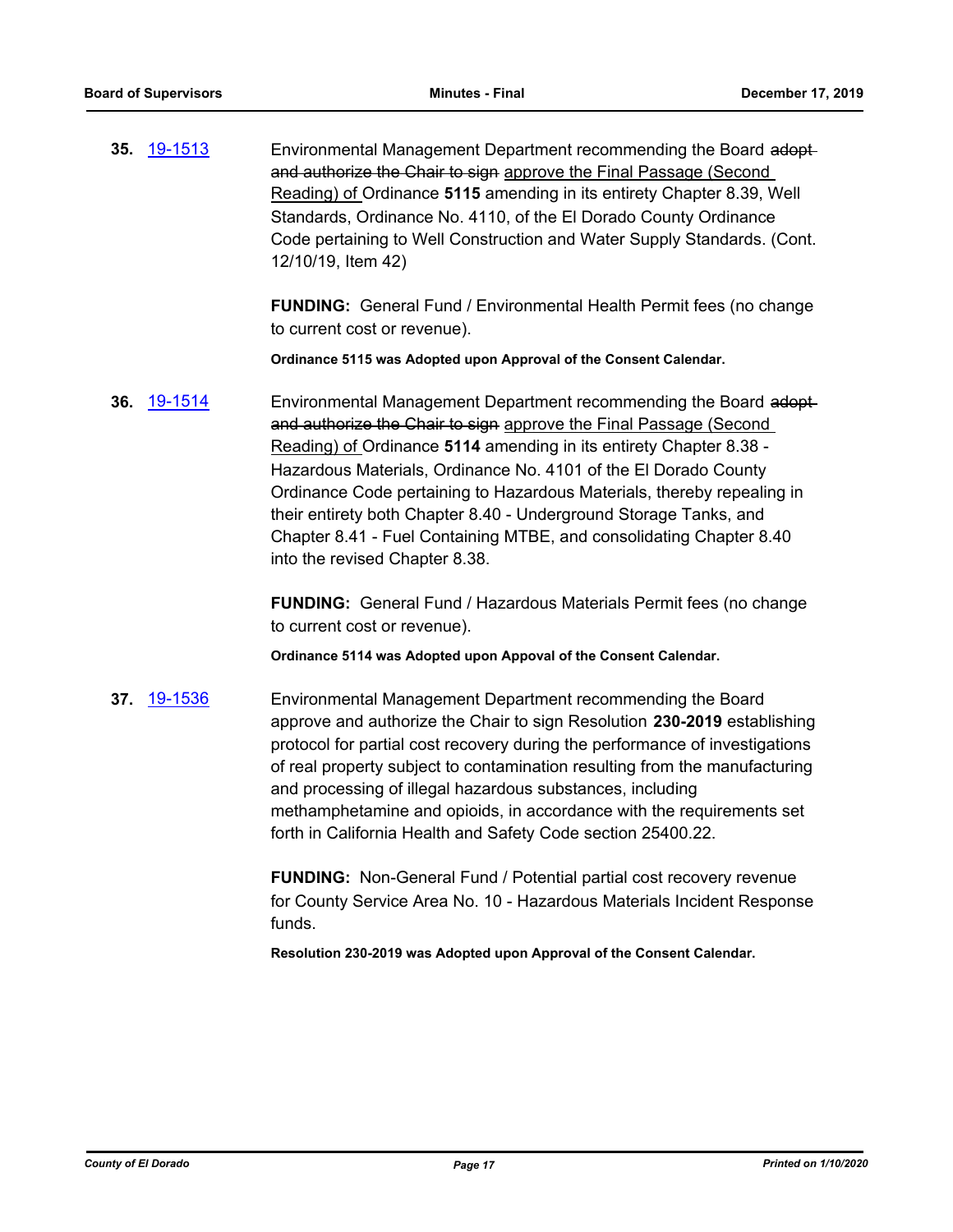**38.** [19-1752](http://eldorado.legistar.com/gateway.aspx?m=l&id=/matter.aspx?key=27076) Environmental Management Department recommending the Board adopt and authorize the Chair to sign Resolution **222-2019** to amend the Authorized Personnel Allocation, deleting one (1) vacant Limited Term Vector Control Technician I/II position in the Environmental Management Department.

> **FUNDING:** Non-General Fund, County Service Area No. 3 - Vector Control funds.

**Resolution 222-2019 was Adopted upon Approval of the Consent Calendar.**

**39.** [19-1553](http://eldorado.legistar.com/gateway.aspx?m=l&id=/matter.aspx?key=26877) Planning and Building Department recommending the Board: 1) Receive and file the Annual Reports for Fiscal Year 17/18 and Fiscal Year 18/19 for the Ecological Preserve Fee and Oak Woodland Conservation Fee Programs per California Government Code Section 66006;

2) Receive and file the Fiscal Year 17/18 and Fiscal Year 18/19 for the Community Benefit Fee associated with the Alto, LLC Development Agreement per California Government Code Sections 65865(e) and 66006; and

3) Receive and file the Annual Reports for Fiscal Year 17/18 and Fiscal Year 18/19 for the Bass Lake Hill Specific Plan Public Facilities Plan Fee Program per California Government Code Section 66006.

**FUNDING:** Ecological Preserve Fees, Oak Woodland Conservation Fees, and developer agreement fees.

**This matter was Approved on the Consent Calendar.**

**40.** [19-1719](http://eldorado.legistar.com/gateway.aspx?m=l&id=/matter.aspx?key=27043) Planning and Building Department recommending the Board adopt and authorize the Chair to sign Resolution **226-2019**, rescinding a portion of prior Resolution 075-2016 and increasing the imprest cash funds for the Department by \$300, for a total amount of \$500.

**FUNDING:** General Fund.

**Resolution 226-2019 was Adopted upon Approval of the Consent Calendar.**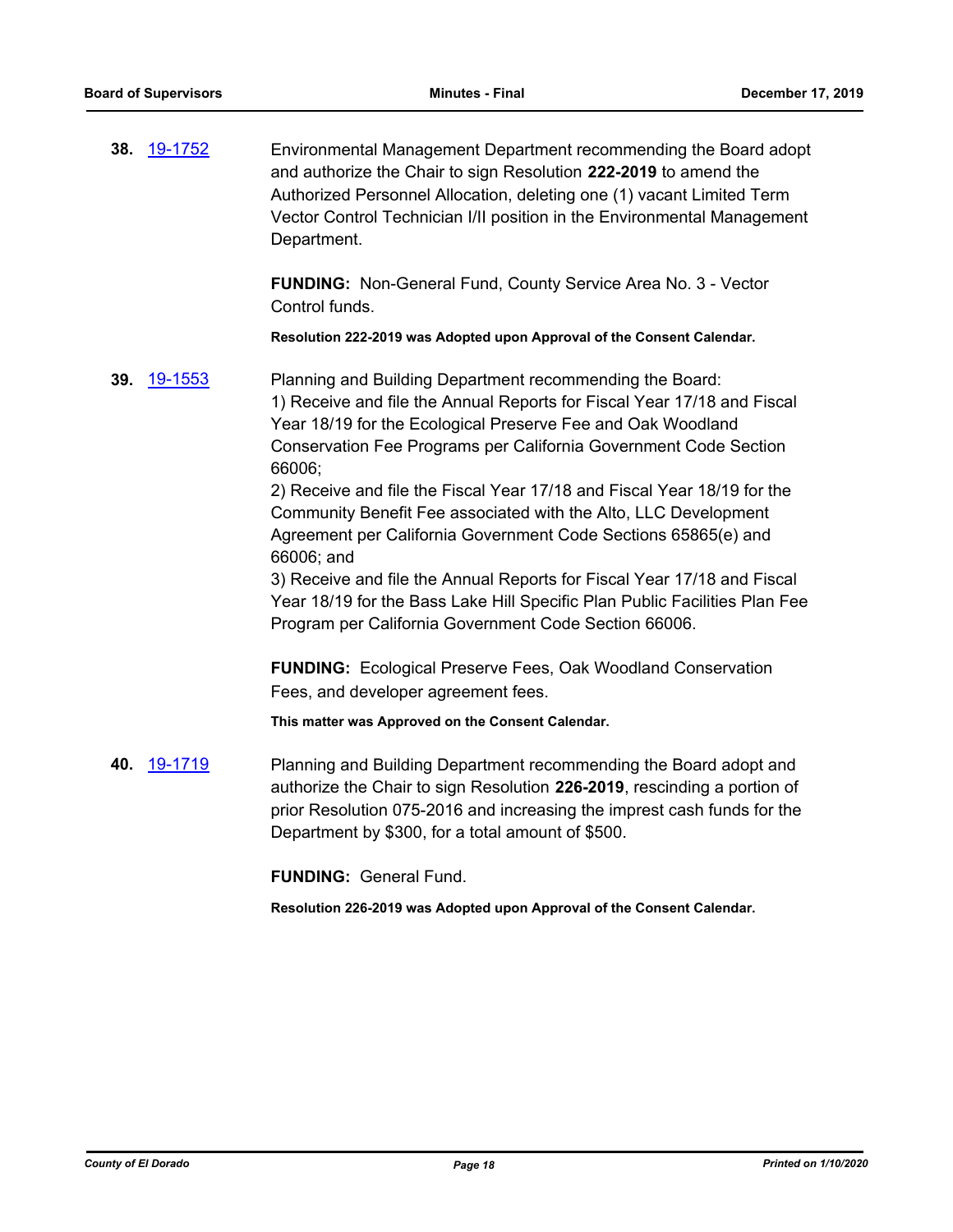**41.** [19-1758](http://eldorado.legistar.com/gateway.aspx?m=l&id=/matter.aspx?key=27082) Planning and Building Department, Planning Division-Current Planning, submitting for approval of Final Map (TM-F19-0003) for Bell Ranch Unit 1 (TM96-1321-R-4), creating 63 residential lots ranging in size from 13,500 to 91,649 square feet, 12 lettered open space/landscaping lots, one large lot and one park site (Lot J) on property identified by Assessor's Parcel Number 119-020-052, located on the north side of the intersection of Terra De Dios Drive and Morrison Road, in the El Dorado Hills area and recommending the Board consider the following: 1) Approve Final Map (TM-F19-0003) for Bell Ranch Unit 1; and

2) Approve and authorize the Chair to sign the Agreement to Make Subdivision Improvements (Attachment B). (Supervisorial District 1)

**FUNDING:** Developer-Funded.

**This matter was Approved on the Consent Calendar.**

**42.** [19-1680](http://eldorado.legistar.com/gateway.aspx?m=l&id=/matter.aspx?key=27004) Planning and Building Department, Planning Division, Long Range Planning Unit, recommending the Board adopt and authorize the Chair to sign Resolution **219-2019** to:

> 1) Authorize the submittal of a 2019 HOME Investment Partnerships Program Grant Program Activities allocation application to the California Department of Community Development to provide additional resources up to \$1,000,000 for the County's ongoing First-Time Homebuyer Loan Program; and

2) If awarded, authorize the Director of the Planning and Building Department, or designee, contingent upon approval by County Counsel and Risk Management, to execute the grant agreement and subsequent amendments thereto that do not affect the dollar amount or the term and to sign other grant-related documents.

**FUNDING:** Federal HOME Investment Partnership Program Grant Funds.

**This matter was Approved and Resolution 219-2019 was Adopted upon Approval of the Consent Calendar.**

**43.** [19-1784](http://eldorado.legistar.com/gateway.aspx?m=l&id=/matter.aspx?key=27108) Surveyor's Office recommending the Board adopt and authorize the Chair to sign Resolution **224-2019** for Abandonment of Easement 19-0005, to abandon a portion of a public utility easement on Lot 35 of Village I, Lots F, G, and H, Serrano, recorded in Book I of Subdivisions at Page 104, identified as Assessor's Parcel Number 123-230-035, within the community of El Dorado Hills. (Supervisorial District 1**)**

**FUNDING:** Application Fees. (General Fund)

**Resolution 224-2019 was Adopted upon Approval of the Consent Calendar.**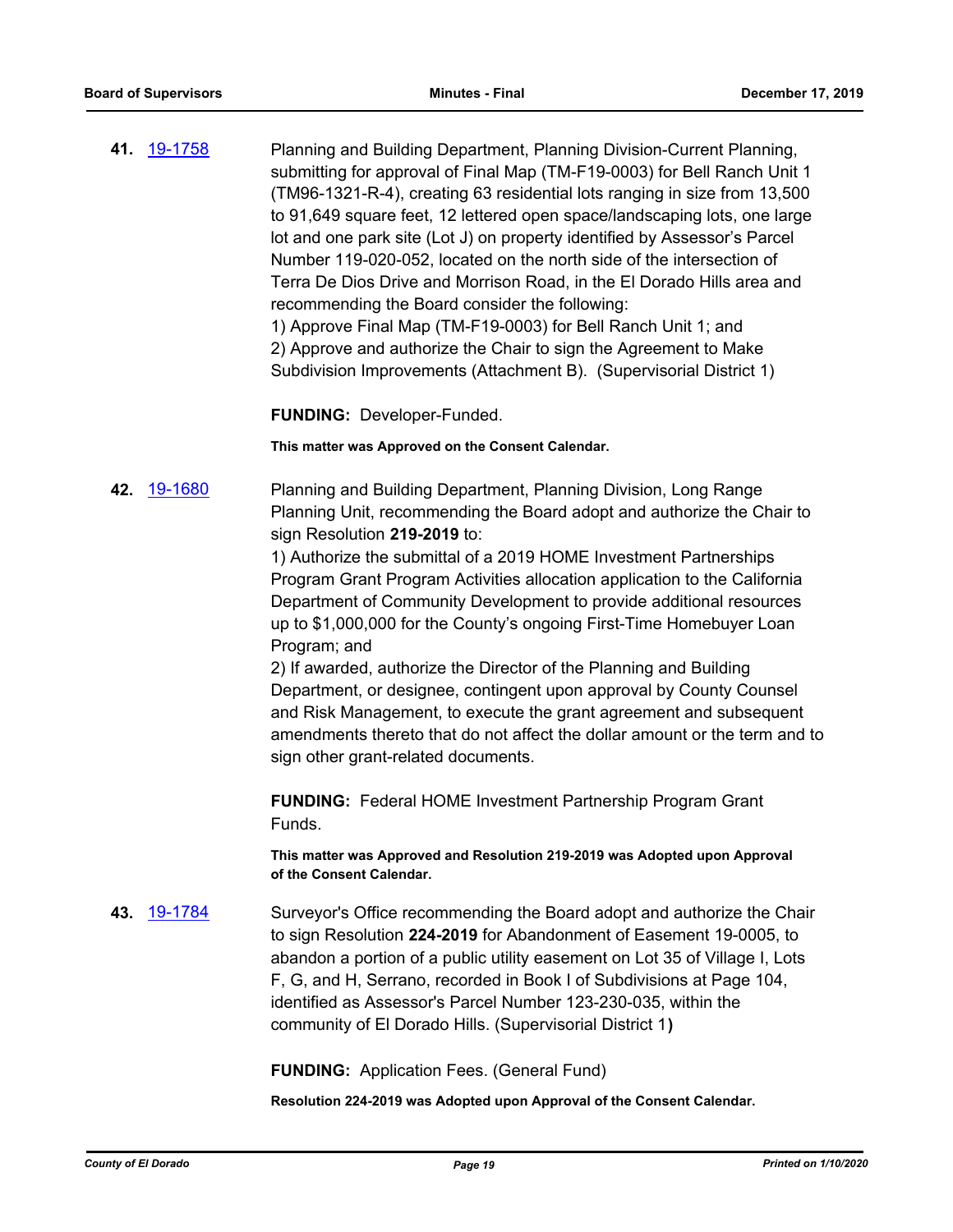**44.** [19-1788](http://eldorado.legistar.com/gateway.aspx?m=l&id=/matter.aspx?key=27112) Surveyor's Office recommending the Board adopt and authorize the Chair to sign Resolution **225-2019** for Abandonment of Easement 19-0006, to abandon a portion of a public utility easement on Lot 27 of Village I, Lots F, G, and H, Serrano, recorded in Book I of Subdivisions at Page 104, identified as Assessor's Parcel Number 123-230-027. Said property is within the community of El Dorado Hills. (Supervisorial District 1)

**FUNDING:** Application Fees. (General Fund)

**Resolution 225-2019 was Adopted upon Approval of the Consent Calendar.**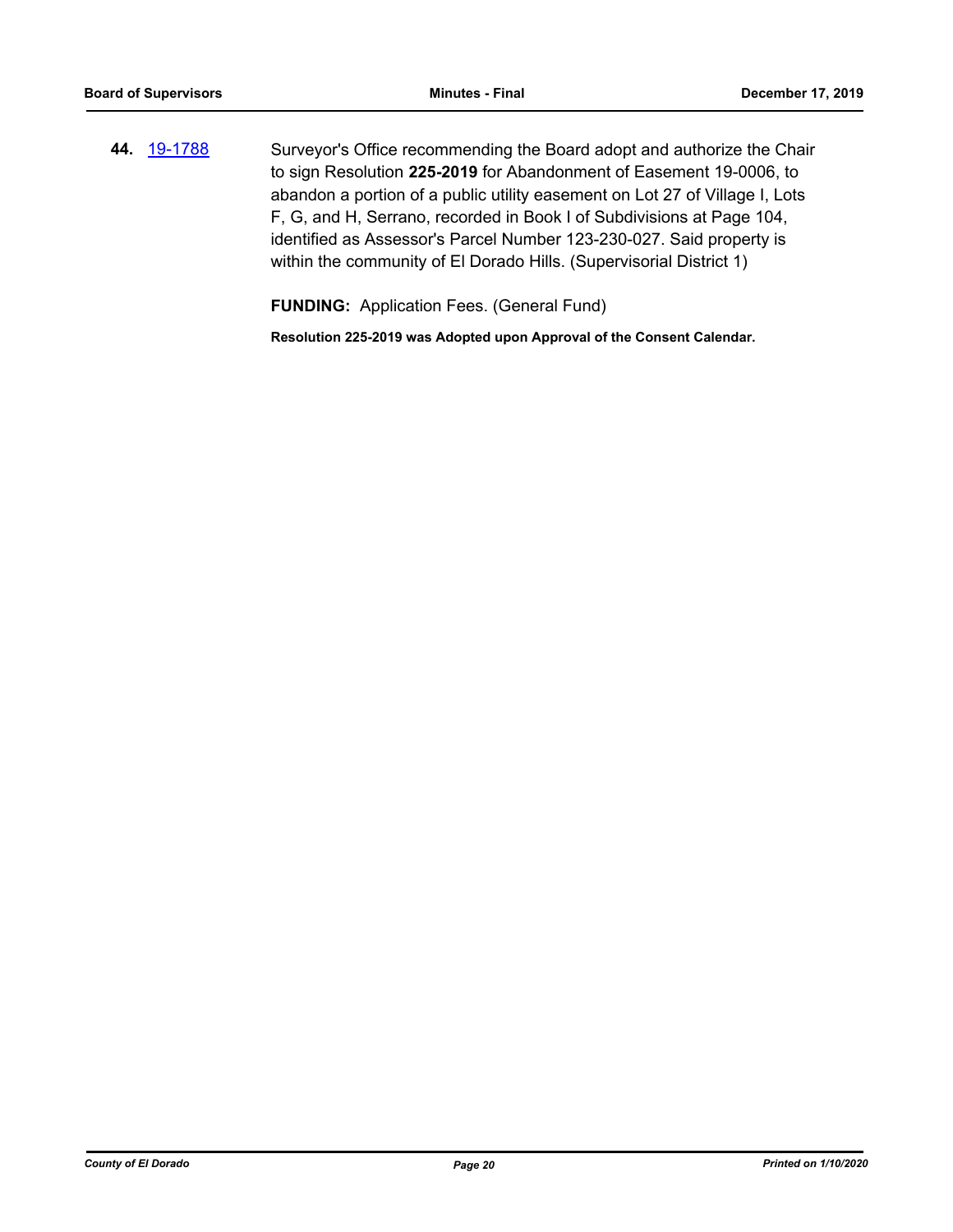#### **LAW AND JUSTICE - CONSENT ITEMS**

**45.** [19-1377](http://eldorado.legistar.com/gateway.aspx?m=l&id=/matter.aspx?key=26698) Probation Department recommending the Board: 1) Make findings in accordance with County ordinance 3.13.030 that it is more economical and feasible to continue to contract out for transdermal electronic alcohol monitoring equipment and services than to obtain the facilities, personnel, and equipment necessary to provide such services; and continue to utilize SCRAM of California for these services as previously contracted through Agreement 3073; 2) Approve and authorize the Chair to sign Agreement for Services 4371 effective January 1, 2020, through December 31, 2022, for a Not to Exceed Amount of \$500,000.00; and 3) Authorize the Purchasing Agent, or designee, to execute further documents relating to Agreement 4371, including amendments which do not increase the maximum dollar amount or term of the Agreement, and contingent upon approval by County Counsel and Risk Management.

**FUNDING:** Public Safety Realignment (AB 109).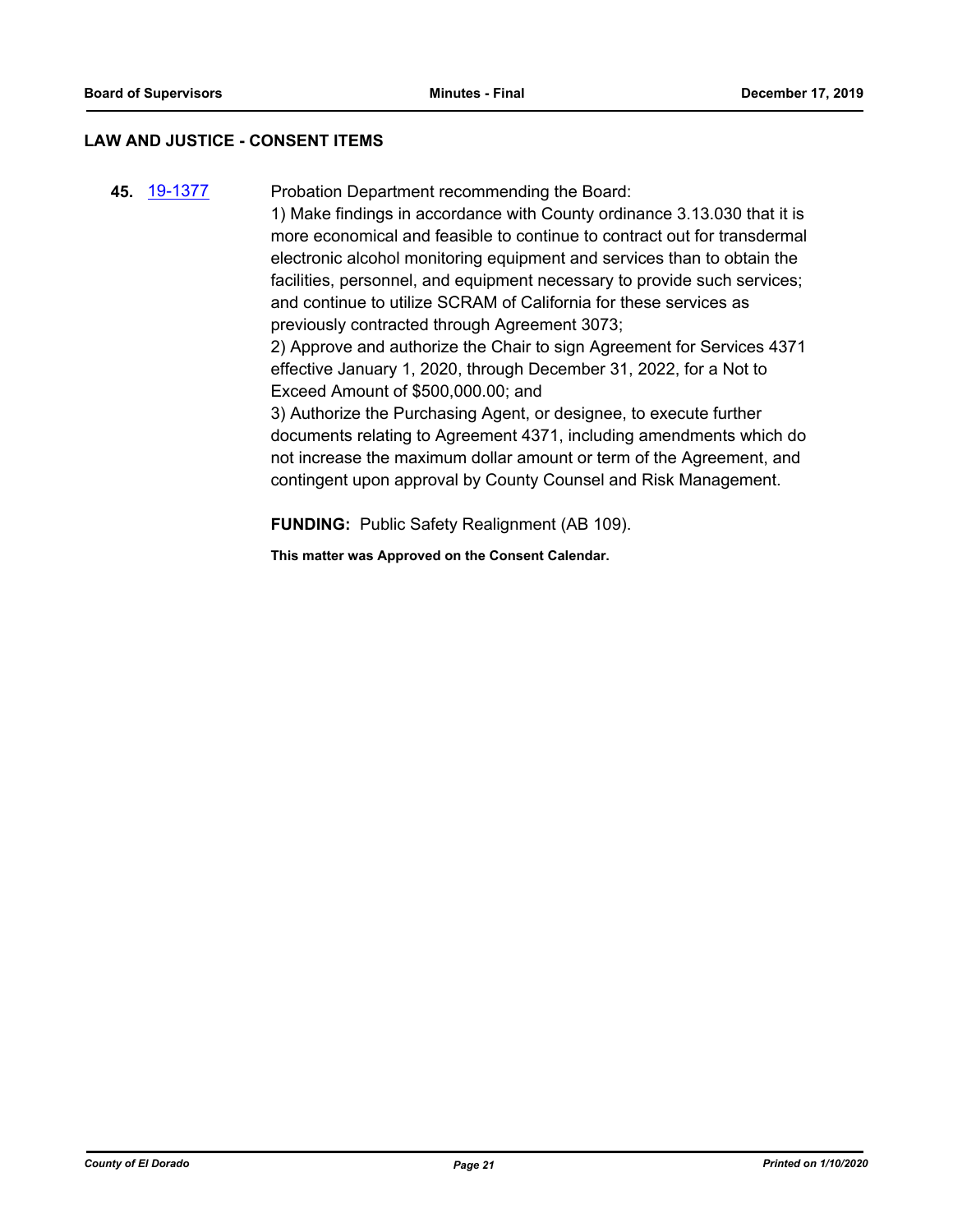| 46. | <u>19-1571</u> | Sheriff's Office recommending the Board:<br>1) Approve the use of Special Revenue Funds in the amount of \$324,000                                                                                      |
|-----|----------------|---------------------------------------------------------------------------------------------------------------------------------------------------------------------------------------------------------|
|     |                | for law enforcement equipment; \$12,000 for minor equipment; \$91,500 for                                                                                                                               |
|     |                | fixed asset equipment; \$289,300 for vehicles; \$30,000 as a contribution                                                                                                                               |
|     |                | to a Mental Health Facility Feasibility Study; \$122,300 for California                                                                                                                                 |
|     |                | Identification Remote Access Network (Cal-ID RAN) services and                                                                                                                                          |
|     |                | supplies;                                                                                                                                                                                               |
|     |                | 2) Approve an updated Fixed Asset List for the Sheriff's Office, increasing<br>the total fixed assets budget from \$3,121,900 to \$3,212,800, with no                                                   |
|     |                | increase to net county cost;                                                                                                                                                                            |
|     |                | 3) Approve an updated Fixed Asset List for County Fleet Services,<br>adding ten (10) Patrol Vehicles, increasing the total fixed assets budget<br>by \$275,400 with no increase to net county cost; and |
|     |                | 4) Approve budget transfer increasing revenues and appropriations in the                                                                                                                                |
|     |                | Sheriff's Office Fiscal Year 2019-2020 Budget by \$849,600, transferring<br>funds to Fleet, transferring funds from the Parks Division and drawing                                                      |
|     |                | down funds from the Federal Equitable Justice, Custody Services, Rural                                                                                                                                  |
|     |                | Counties, State Asset Seizure, Supplemental Law Enforcement Services                                                                                                                                    |
|     |                | Account (SLESA - Front Line Law Enforcement), California Identification<br>Remote Access Network (Cal-ID RAN), and California Multi-Jurisdictional                                                      |
|     |                | Methamphetamine Enforcement (Cal-MMET) Special Revenue Funds to                                                                                                                                         |
|     |                | cover the costs of various services, supplies, and fixed assets. (4/5 vote                                                                                                                              |
|     |                | required).                                                                                                                                                                                              |
|     |                | <b>FUNDING: Special Revenue Funds.</b>                                                                                                                                                                  |
|     |                | This matter was Approved on the Consent Calendar.                                                                                                                                                       |
|     | 47. 19-1767    | Sheriff's Office recommending the Board approve and authorize the Chair<br>to:                                                                                                                          |
|     |                | 1) Accept an award in the amount of \$18,000 from the State Department                                                                                                                                  |
|     |                | of Alcoholic Beverage Control (ABC) for the Grant Assistance Program<br>(GAP);                                                                                                                          |
|     |                | 2) Ratify the Sheriff's Chief Fiscal Officer's signature on the ABC GAP                                                                                                                                 |
|     |                | Contract with the retroactive effective date of October 1, 2019, for a term                                                                                                                             |
|     |                | of one year, through August 31, 2020; and<br>3) Authorize the Sheriff and the Undersheriff to execute, on behalf of El                                                                                  |
|     |                | Dorado County, extensions, amendments and subsequent contracts with                                                                                                                                     |
|     |                | the ABC for the GAP, subject to approval by County Counsel.                                                                                                                                             |
|     |                | <b>FUNDING: State of California ABC GAP.</b>                                                                                                                                                            |
|     |                | This matter was Approved on the Consent Calendar.                                                                                                                                                       |
|     |                | <b>END CONSENT CALENDAR</b>                                                                                                                                                                             |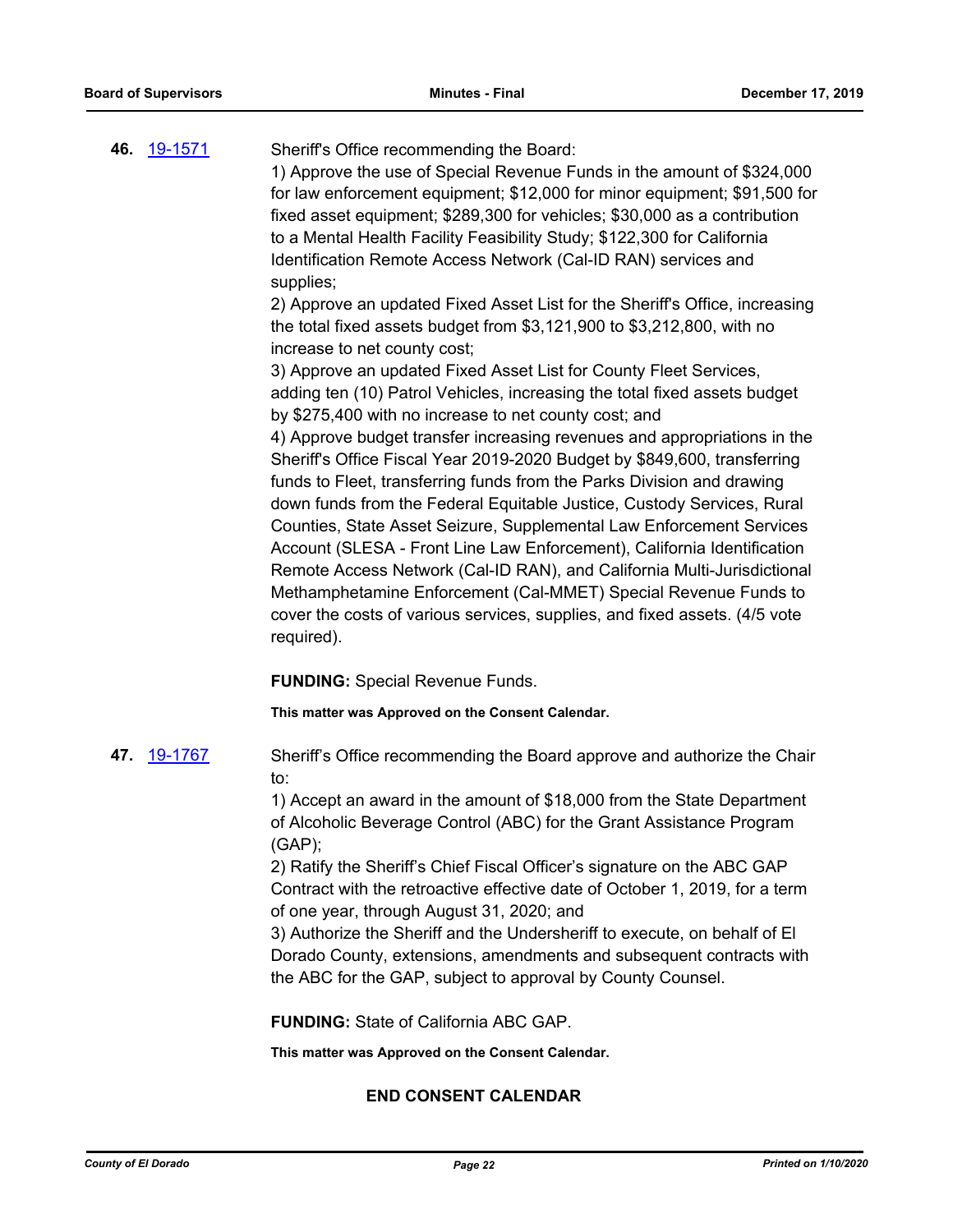#### **DEPARTMENT MATTERS (Items in this category may be called at any time)**

**48.** [19-1646](http://eldorado.legistar.com/gateway.aspx?m=l&id=/matter.aspx?key=26970) Department of Transportation recommending the Board recognize Elizabeth Zangari upon her retirement from the El Dorado County Department of Transportation and authorize the Chair to sign a Proclamation recognizing Elizabeth's 23 years of service and dedication to the community. (Est. Time: 5 Min.)

*Public Comment: K. Payne, T. Kayes, K. Taylor*

**Rafael Martinez, Director of Transportation, read the Proclamation. A motion was made by Supervisor Veerkamp, seconded by Supervisor Frentzen to Approve this matter.**

- **Yes:** 5 Veerkamp, Frentzen, Novasel, Hidahl and Parlin
- **49.** [19-1831](http://eldorado.legistar.com/gateway.aspx?m=l&id=/matter.aspx?key=27155) Supervisor Novasel recommending the Board:

1) Recognize and acknowledge Jeanne Amos, Director of Library Services, on her many years of dedicated service with the County of El Dorado; and

2) Approve and authorize the Board to sign a Proclamation recognizing Jeanne Amos' dedication to El Dorado County. (Est. Time: 5 Min.)

*Public Comment: B. Reyes, K. Payne, F. DuChamp, K. Guerrero*

**Supervisor Novasel read the Proclamation. A motion was made by Supervisor Frentzen, seconded by Supervisor Novasel to Approve this matter.**

- **Yes:** 5 Veerkamp, Frentzen, Novasel, Hidahl and Parlin
- **50.** [19-1656](http://eldorado.legistar.com/gateway.aspx?m=l&id=/matter.aspx?key=26980) Library Department recommending the Board: 1) Approve and adopt Board Policy A-10, the Meeting Room Policy; and 2) Rescind County Resolution 83-95, which was approved in 1995, thereby replacing it with this policy. (Est. Time: 30 Min.)

#### **FUNDING:** N/A

*Public Comment: T. Cielo, A. Cantelope*

**A motion was made by Supervisor Veerkamp, seconded by Supervisor Frentzen to Approve this matter.**

**Yes:** 5 - Veerkamp, Frentzen, Novasel, Hidahl and Parlin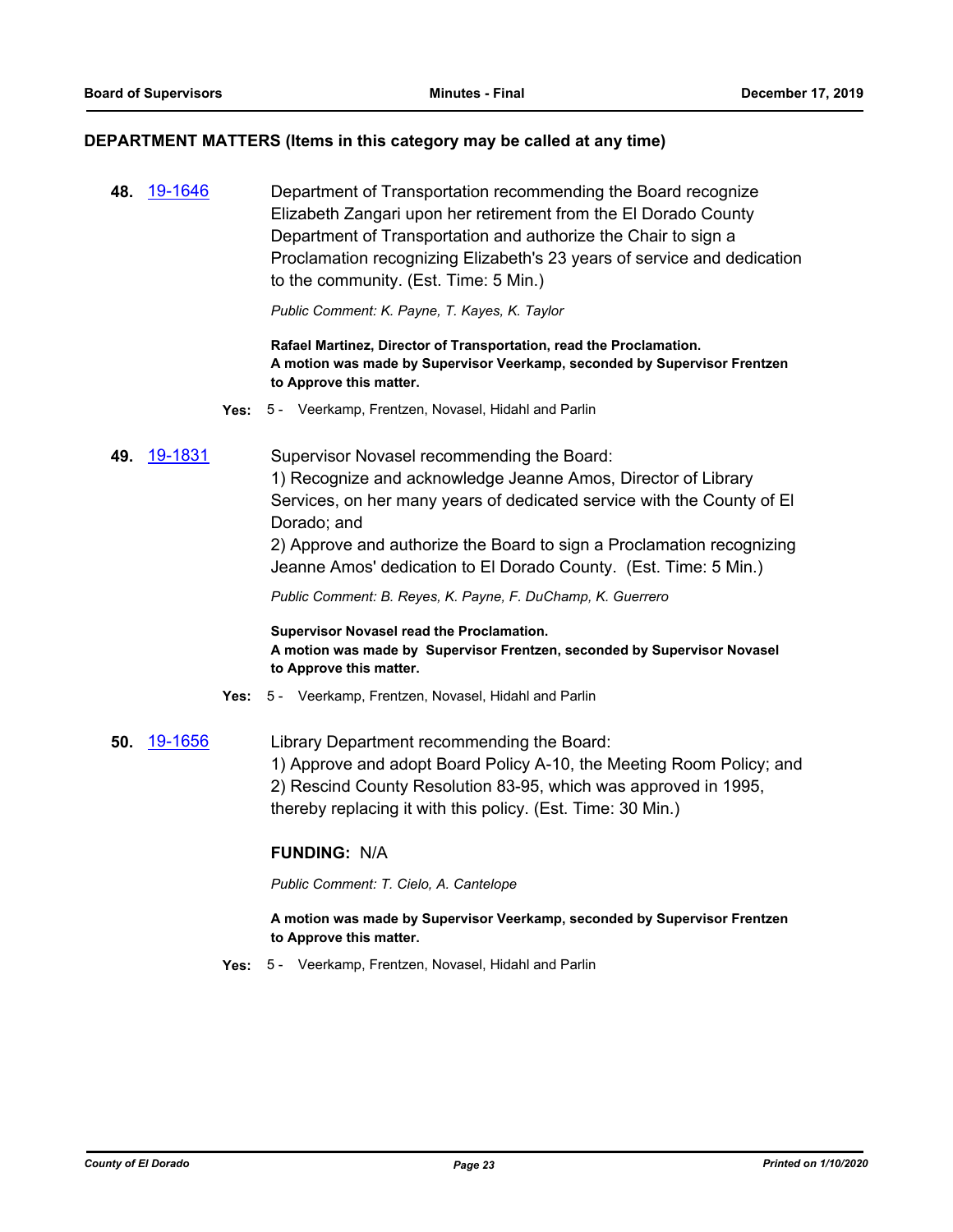**51.** [19-1851](http://eldorado.legistar.com/gateway.aspx?m=l&id=/matter.aspx?key=27175) Director of Human Resources recommending the Board appoint Carolyn Brooks to the position of Director of Library Services, effective January 18, 2020, at step 3 of the salary range (approximate annual salary of \$120,473). (Est. Time: 5 Min.)

**FUNDING**: General Fund.

**A motion was made by Supervisor Veerkamp, seconded by Supervisor Parlin to Approve this matter.**

- **Yes:** 5 Veerkamp, Frentzen, Novasel, Hidahl and Parlin
- **52.** [19-1790](http://eldorado.legistar.com/gateway.aspx?m=l&id=/matter.aspx?key=27114) Clerk of the Board recommending the Board approve the revised 2020 Board of Supervisors Meeting Calendar, cancelling the regular meeting of Tuesday, November 3, 2020 and scheduling a regular meeting for Tuesday, November 24, 2020. (Est. Time: 5 Min.)

**A motion was made by Supervisor Novasel, seconded by Supervisor Veerkamp to cancel the November 3, 2020 Board meeting and not schedule a November 24, 2020 Board meeting.**

**Yes:** 5 - Veerkamp, Frentzen, Novasel, Hidahl and Parlin

#### **10:00 A.M. TIME ALLOCATION**

**53.** [19-1825](http://eldorado.legistar.com/gateway.aspx?m=l&id=/matter.aspx?key=27149) Department of Transportation recommending the Board: 1) Discuss the Traffic Impact Mitigation Fee zones, provide staff and their consultants with input and direction; and 2) Receive information on the existing Community Regions job data from the County's consultant, BAE Urban Economics, Inc. (Est. Time: 1 Hr.)

**FUNDING:** Traffic Impact Mitigation Fee Program.

*Public Comment: T. Kayes, F. DuChamp, A. Cantelope, K. Veerkamp, G. Carpenter*

**A motion was made by Supervisor Veerkamp, seconded by Supervisor HIdahl to give direction to staff to:**

- **1) Continue to pursue eight (8) TIM Fee zones; and**
- **2) Explore a 20 year Benefit Cost Analysis.**
- **Yes:** 5 Veerkamp, Frentzen, Novasel, Hidahl and Parlin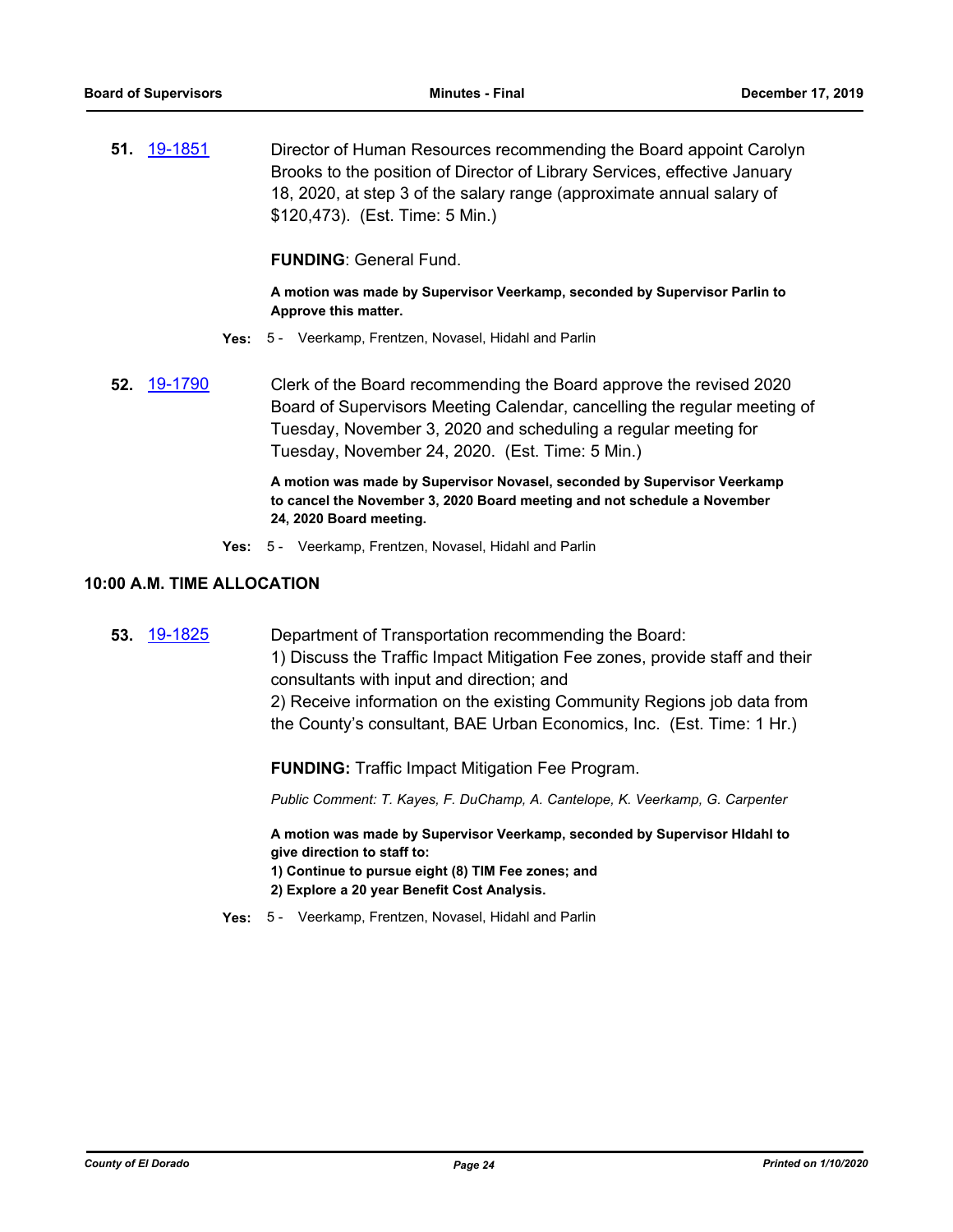| 19-1750<br>54. | Department of Transportation recommending the Board:<br>1) Adopt the 2019 Capital Improvement Program Book as presented in<br>Attachment B.<br>2) Authorize the addition of two new projects to the 2019 CIP Book:<br>a) Cameron Park Drive Widening - Toronto Road to Sudbury Road (CIP                         |
|----------------|------------------------------------------------------------------------------------------------------------------------------------------------------------------------------------------------------------------------------------------------------------------------------------------------------------------|
|                | b) Camino Frontage Road - Pondorado Extension (CIP 72383 /<br>36105064); and<br>3) Approve and authorize the Chair to sign a budget transfer request to<br>accommodate the proposed changes to the Capital Improvements<br>Program budget for Fiscal Year 2019/2020. (4/5 vote required) (Est.<br>Time: 10 Min.) |

**FUNDING:** Various Federal, State, and Local funding sources.

*Public Comment: K. Payne, T. Kayes*

**A motion was made by Supervisor Veerkamp, seconded by Supervisor Novasel to Approve this matter and direct staff to return to the Board in March 2020 with a workshop to discuss the projects which were removed from the 2015 Capital Improvement Program.**

**Yes:** 5 - Veerkamp, Frentzen, Novasel, Hidahl and Parlin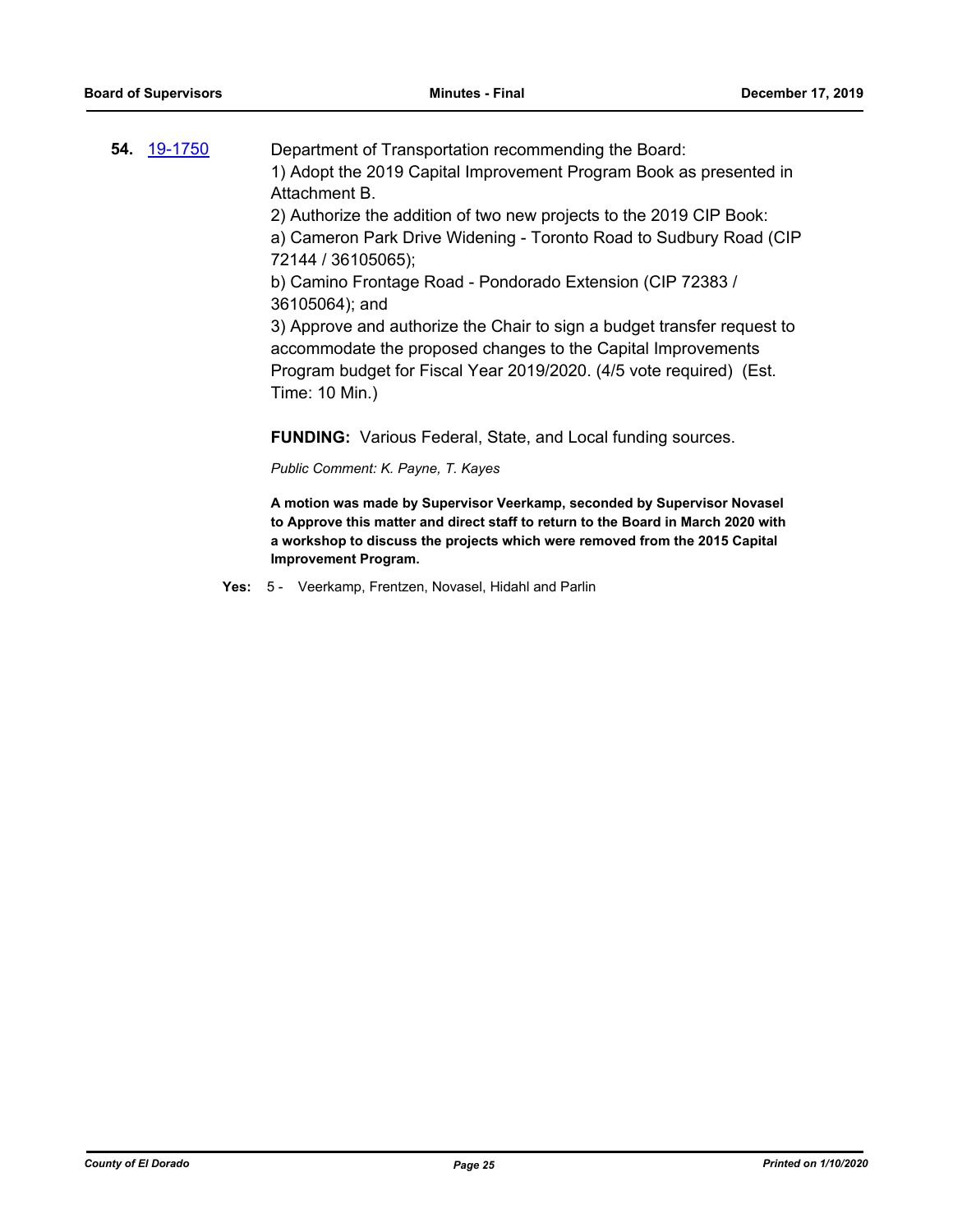## **1:00 P.M. - TIME ALLOCATION**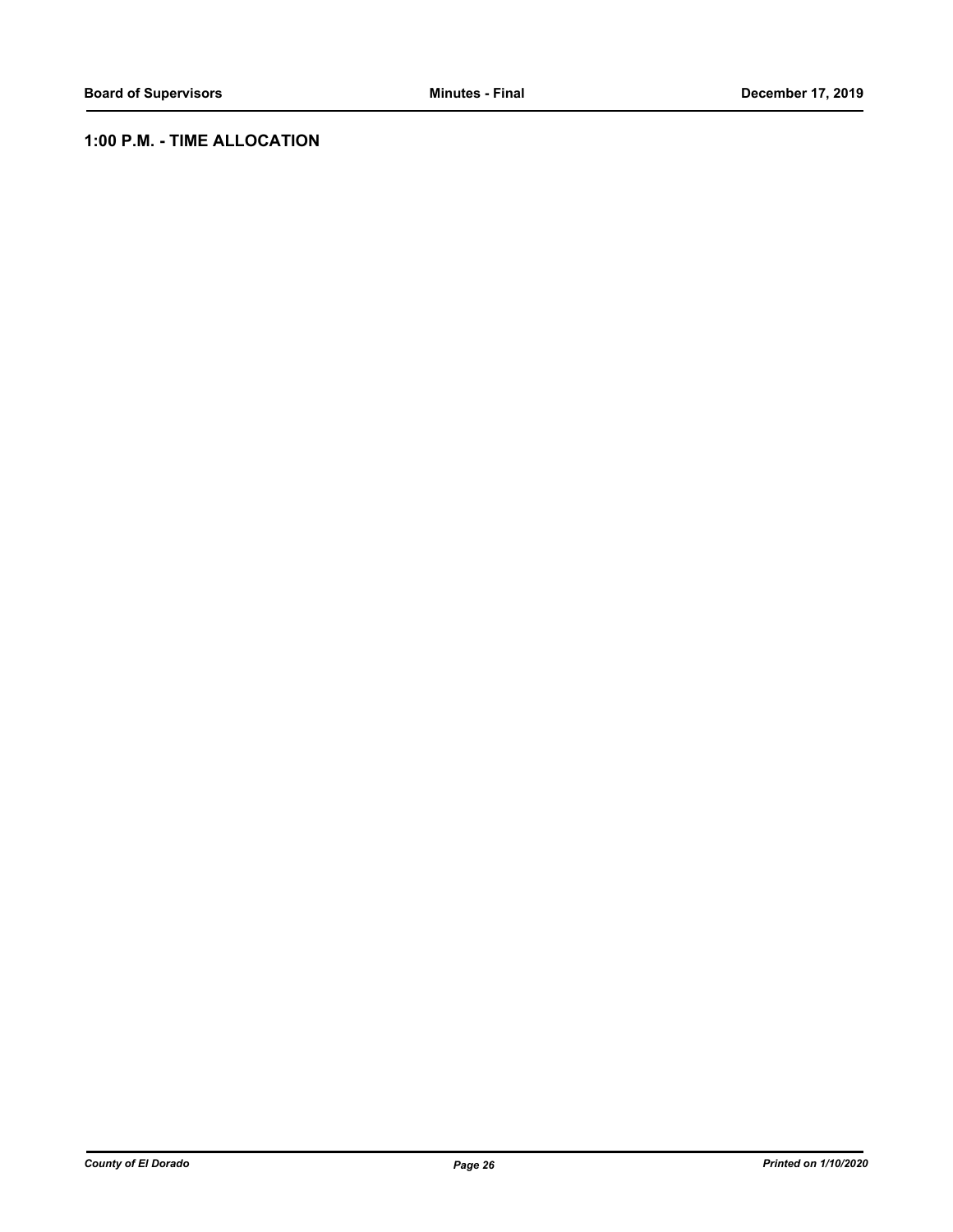**55.** [19-1821](http://eldorado.legistar.com/gateway.aspx?m=l&id=/matter.aspx?key=27145) Broadband Ad Hoc Committee, in coordination with the Chief Administrative Office, recommending the Board: 1) Receive and file a presentation and report from NEO Connect

regarding updated capital costs and funding alternatives of implementing county-wide broadband, as a result of further research, financial modeling and the physical ride-out of the County terrain;

2) Provide direction to staff regarding options and strategies to pursue Broadband development in El Dorado County, including any next steps in the planning process, including but not limited to:

a) Countywide broadband implementation via a 40-year bond, resulting in a countywide property assessment;

b) Countywide broadband implementation via a 30- or 40-year bond after seeking and negotiating a partnership with a co-investor and securing grants, in combination with a countywide property assessment;

c) Broadband implementation planning by identification of smaller priority areas/projects, with a localized property/benefit assessment; and d) Broadband implementation planning by seeking a partnership with an investor and/or grant opportunities to fund smaller priority areas/projects; and

3) Authorize the Purchasing Agent to negotiate and execute a new agreement with Neo Connect with a not-to-exceed amount of \$15,000, for as-needed, on-going staffing support and consulting services related to Broadband efforts and the County's "Dig Once" policy for parallel conduit in County projects, and coordination with other agencies and developers on future projects. (Est. Time: 1 Hr.)

**FUNDING:** Funding for Broadband efforts has been funded through Economic Development using Transient Occupancy Tax revenue.

*Public Comment: K. Payne*

**A motion was made by Supervisor Hidahl, seconded by Supervisor Veerkamp to:**

**1) Receive and file a presentation and report from NEO Connect regarding updated capital costs and funding alternatives of implementing county-wide broadband, as a result of further research, financial modeling and the physical ride-out of the County terrain;**

**2) Direct staff regarding options and strategies to pursue Broadband development in El Dorado County, including any next steps in the planning process, including but not limited to:**

**a) Broadband implementation planning by identification of smaller priority areas/projects, with a localized property/benefit assessment; and b) Broadband implementation planning by seeking a partnership with an investor and/or grant opportunities to fund smaller priority areas/projects; and 3) Authorize the Purchasing Agent to negotiate and execute a new agreement with Neo Connect with a not-to-exceed amount of \$15,000, for as-needed, on-going staffing support and consulting services related to Broadband efforts and the County's "Dig Once" policy for parallel conduit in County projects, and coordination with other agencies and developers on future projects.**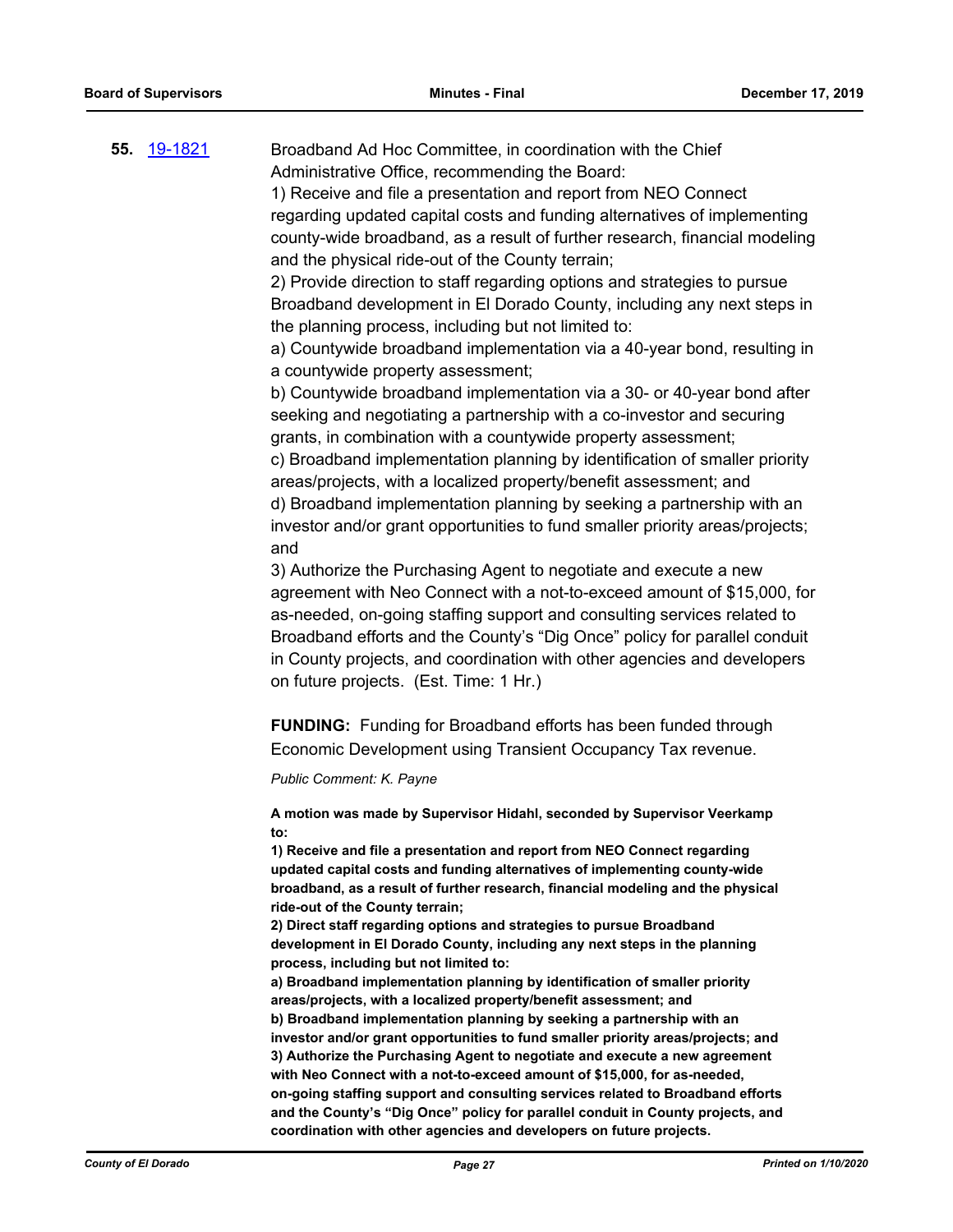**Yes:** 5 - Veerkamp, Frentzen, Novasel, Hidahl and Parlin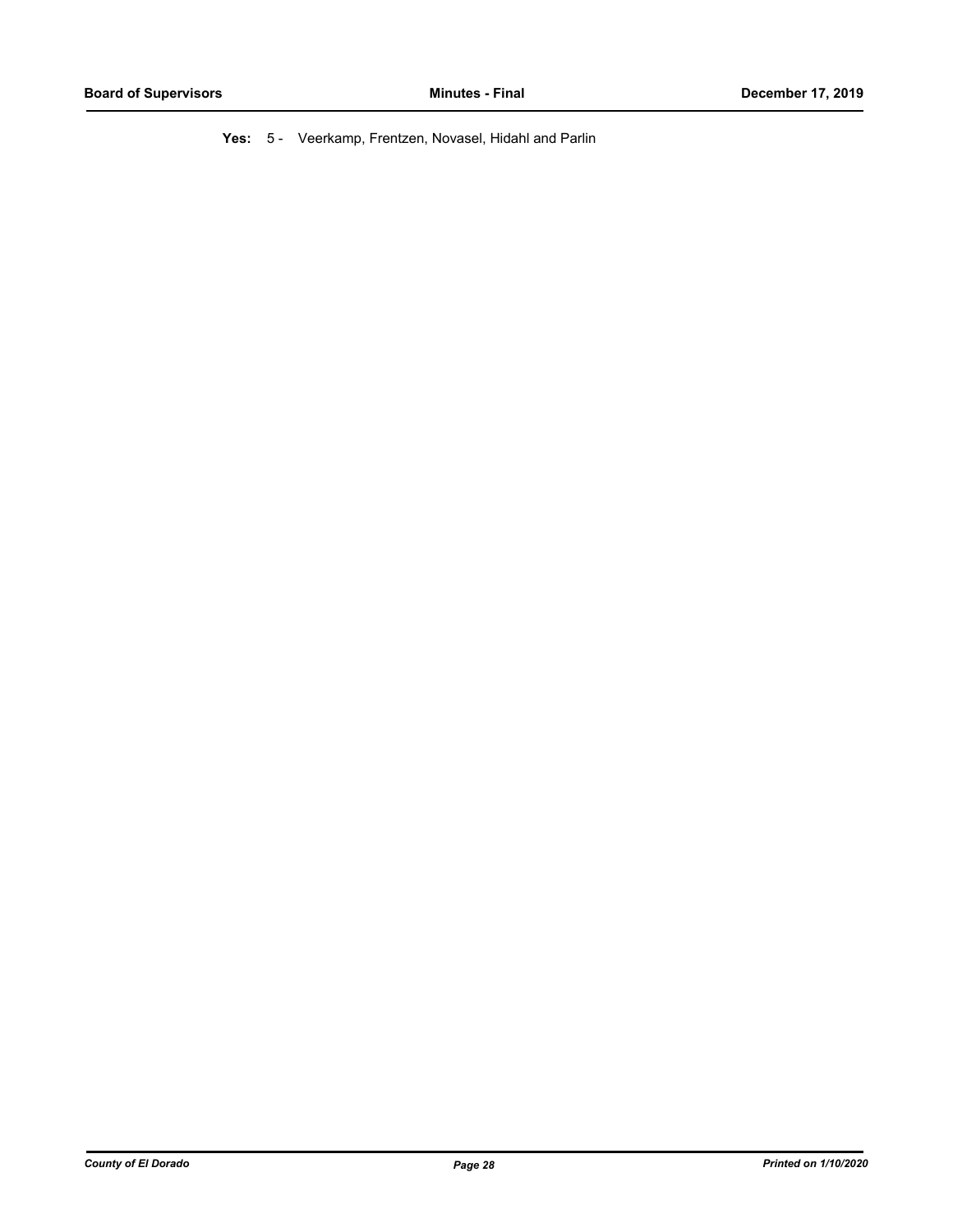#### **2:00 P.M. - TIME ALLOCATION**

**56.** [19-1749](http://eldorado.legistar.com/gateway.aspx?m=l&id=/matter.aspx?key=27073) HEARING - Environmental Management Department recommending the Board consider the following regarding the solid waste collection rates for South Tahoe Refuse Co., Inc., Areas A and B:

> 1) Based on the analysis completed by Crowe LLP, find that a 2.93% increase to the existing rates be in accordance with the interim year rate setting process as outlined in the Solid Waste Rate Setting Policies and Procedures Manual; and

2) Adopt and authorize the Chair to sign Resolution **228-2019** authorizing an increase to the solid waste collection rates for South Tahoe Refuse Co., Inc., Areas A and B, by 2.93% for the 2020 interim year to be effective January 1, 2020 (Est. Time: 15 Min.)

**FUNDING:** User Fees / Franchise Fees. (No Federal Funding)

**Supervisor Novasel opened the public hearing and upon conclusion of public comment and staff input, closed the hearing. A motion was made by Supervisor Novasel, seconded by Supervisor Veerkamp to Approve this matter and Adopt Resolution 228-2019.**

**Yes:** 5 - Veerkamp, Frentzen, Novasel, Hidahl and Parlin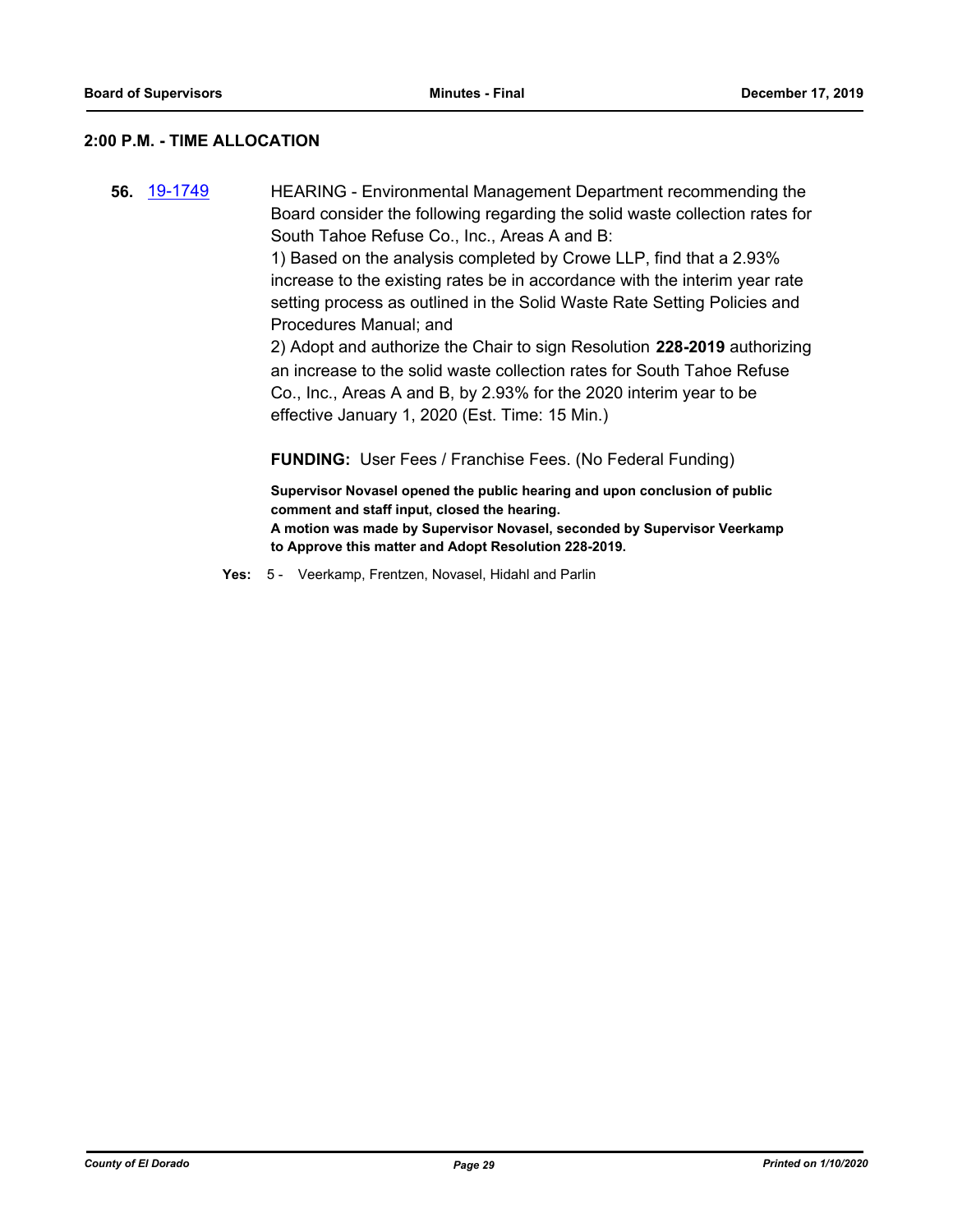**57.** [19-1768](http://eldorado.legistar.com/gateway.aspx?m=l&id=/matter.aspx?key=27092) HEARING - To consider the recommendation of the Planning Commission on the Vineyards at El Dorado Hills project to request a Rezone (Z16-0002), a Planned Development (PD16-0001), a Phased Tentative Subdivision Map (TM16-1528), and a Design Waiver on property identified by Assessor's Parcel Number 126-100-024, consisting of 114.03 acres, in the Rural Region in the El Dorado Hills area, submitted by Omni Financial, LLC; and the Planning Commission recommending the Board take the following actions: 1) Adopt Resolution **229-2019** certifying the Environmental Impact Report (Attachment C), subject to California Environmental Quality Act Findings and Statement of Overriding Considerations (Attachment D); 2) Adopt the Mitigation Monitoring Reporting Program (Attachment E) detailing the recommended Mitigation Measures in the Environmental Impact Report, in compliance with California Environmental Quality Act Guidelines Section 15097(a); 3) Approve Z16-0002 rezoning Assessor's Parcel Number 126-100-024 applying the Planned Development Combining Zone to the existing underlying zoning of Estate Residential, Five-acre resulting in the new zoning of Estate Residential, Five-acre-Planned Development based on the Findings (Attachment G) presented; 4) Approve Planned Development PD16-0001 establishing a Development Plan allowing the project to utilize density bonuses by clustering residential parcels and dedicating open space and allowing reduced setbacks of 20 foot front setbacks, 15 foot side setbacks and 30 foot rear setbacks for the project, based on the Findings (Attachment G) and subject to the Conditions of Approval (Attachment H) as presented; 5) Approve the Phased Tentative Subdivision Map TM16-1528 consisting of 42 residential lots ranging in size from 43,560 to 46,562 square feet, five open space lots, and one road lot, based on the Findings (Attachment G) and subject to the Mitigation Monitoring Reporting Program (Attachment E) and Conditions of Approval (Attachment H) as presented; 6) Approve the Design Waiver to reduce the standard 101C road width easement from 50 feet to 30 feet as the Findings (Attachment G) could be made; and 7) Adopt Ordinance **5117** for said Rezone. (Supervisorial District 4) (Est. Time: 45 Min.)

#### **FUNDING:** N/A

*Public Comment: M. Seya, K. Payne, S. Jurgens, V. Miller*

**Supervisor Novasel opened the public hearing and upon conclusion of public comment and staff input, closed the hearing. A motion was made by Supervisor Parlin to deny the project. Failed for lack of a second.**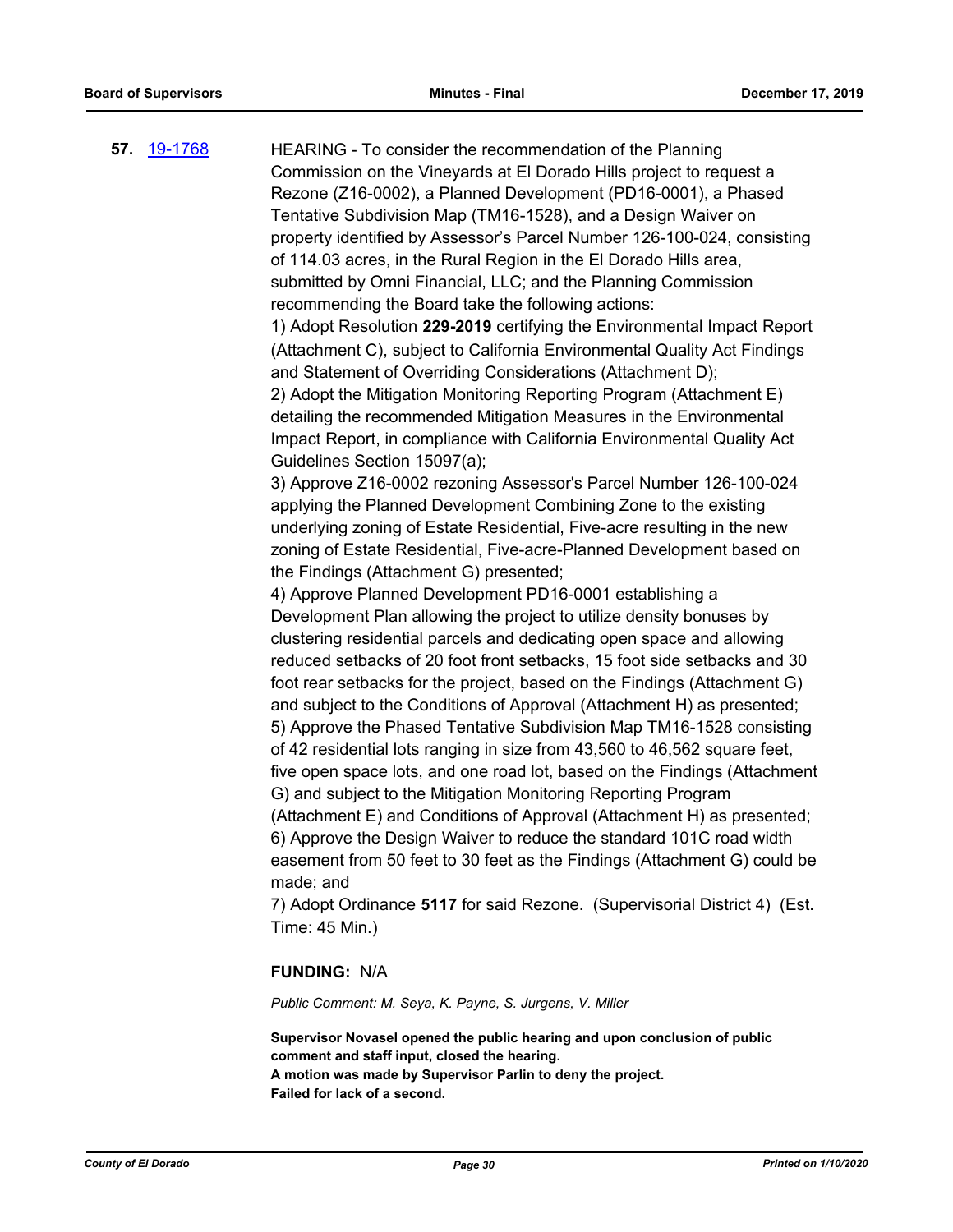**A motion was made by Supervisor Hidahl, seconded by Supervisor Veerkamp to Continue this matter to January 14, 2020 to allow staff time to obtain the settlement agreement and review.**

**Yes:** 4 - Veerkamp, Frentzen, Novasel and Hidahl

Noes: 1 - Parlin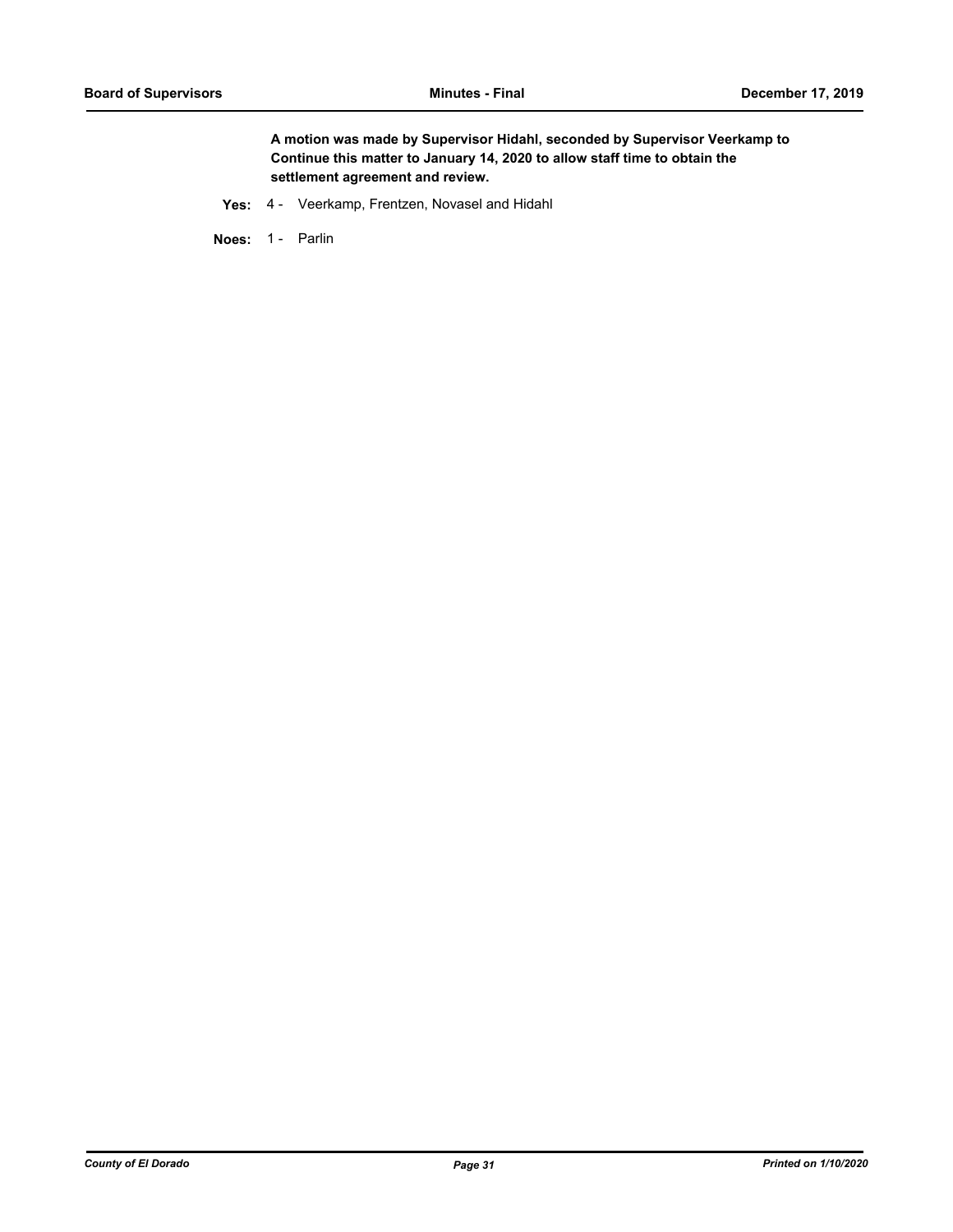**58.** [19-1783](http://eldorado.legistar.com/gateway.aspx?m=l&id=/matter.aspx?key=27107) HEARING - To consider the recommendation of the Planning Commission on the Creekside Plaza project to request a Rezone (Z10-0009), a Tentative Parcel Map (P10-0012), and a Planned Development (PD10-0005) on property identified by Assessor's Parcel Numbers 327-211-014, 327-211-016, and 327-211-025, consisting of 4.39 acres, in the Community Region of Diamond Springs, submitted by Grado Equities VI, LLC; and the Planning Commission recommending the Board take the following actions:

1) Adopt Resolution **233-2019** certifying the Environmental Impact Report (Attachment C), subject to California Environmental Quality Act Findings (Attachment D);

2) Adopt the Mitigation Monitoring Reporting Program (Attachment E) detailing the recommended Mitigation Measures in the Environmental Impact Report, in compliance with California Environmental Quality Act Guidelines Section 15097(a);

3) Approve Z10-0009 rezoning Assessor's Parcel Numbers 327-211-014, 327-211-016, and 327-211-025 from Community Commercial-Design Control to Community Commercial-Planned Development and Open Space-Planned Development based on the Findings (Attachment G) presented;

4) Approve Tentative Parcel Map P10-0012 subdividing the project site into four parcels including a 0.22-acre portion of Forni Road Right of Way subject to a General Vacation based on the Findings (Attachment G) and subject to the Conditions of Approval (Attachment H) as presented; 5) Approve Planned Development PD10-0005 as the official Development Plan for the proposed Creekside Plaza commercial center

containing three buildings totaling 30,560 square feet with on-site parking, lighting, signage, and landscaping based on the Findings (Attachment G) and subject to the Conditions of Approval (Attachment H) as presented; and

7) Adopt Ordinance **5118** for said Rezone. (Supervisorial District 3) (Est. Time: 30 Min.)

#### **FUNDING:** N/A

*Public Comment: A. Guda, L. Brent-Bumb, K. Payne, S. Taylor*

**Supervisor Novasel opened the public hearing and upon conclusion of public comment and staff input, closed the hearing.**

**A motion was made by Supervisor Veerkamp, seconded by Supervisor Frentzen to Approve this matter to include in the conditions of approval fire mitigation consistent with the fire management plan and direct staff to return to the Board in February 2020 to review entitlements approved by MC&FP Phase 1.**

- **Yes:** 4 Veerkamp, Frentzen, Novasel and Hidahl
- **Noes:** 1 Parlin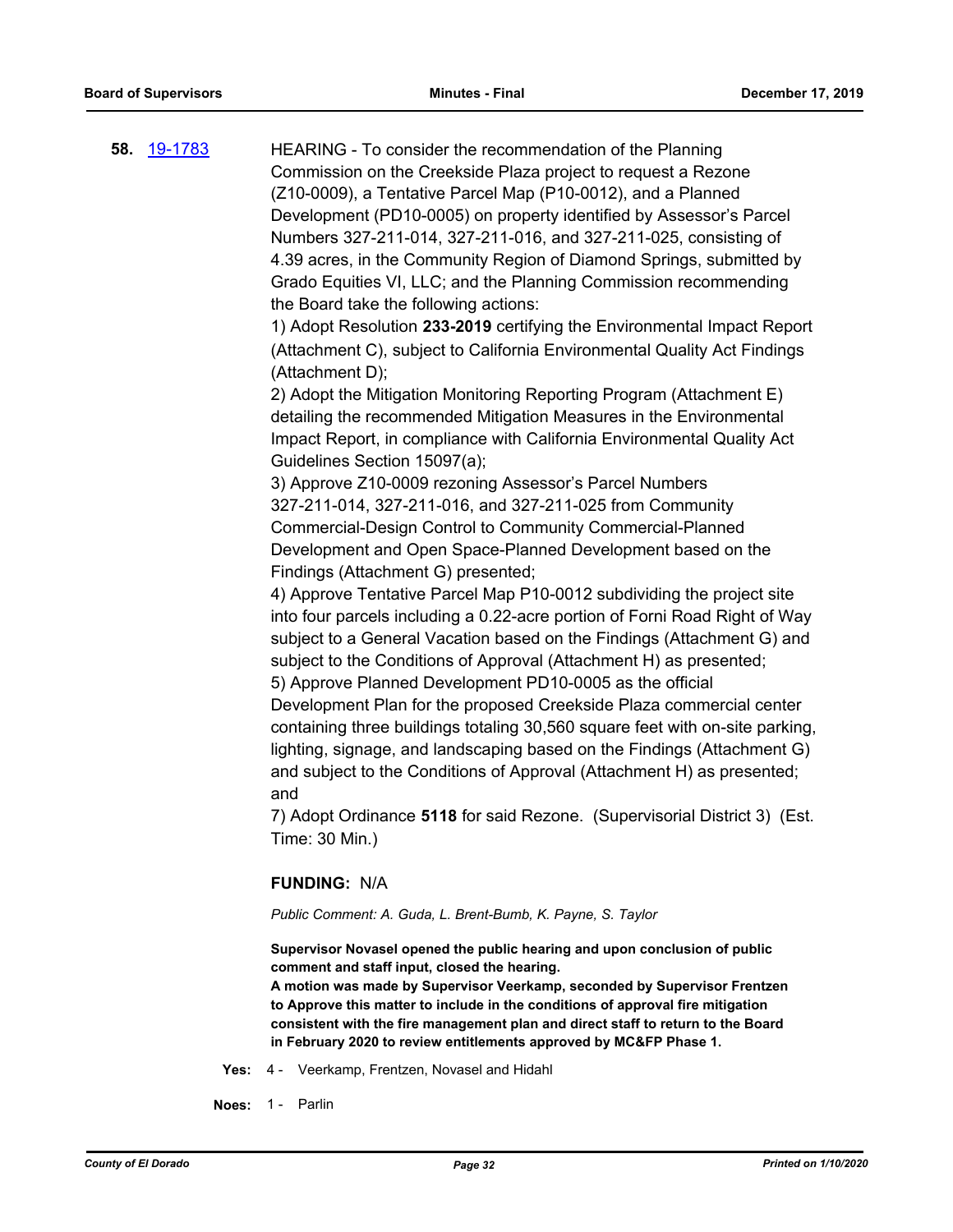#### **ITEMS TO/FROM SUPERVISORS**

**Supervisor Hidahl reported on the following: Community Action Council. El Dorado Hills Two by Two. El Dorado Hills Area Planning Advisory Committee. Greater Sacramento Economic Council dinner. Capital Southeast Connector meeting.**

**Supervisor Frentzen reported on the following: Local Agency Formation Commission Board meeting. Fernwood/Cotton Ranch Zone of Benefit meeting.**

**Supervisor Veerkamp reported on the following: SOFAR meeting. Greater Sacramento Economic Council dinner. Fire/EMS meeting. El Dorado County Water Agency meeting. Merry Christmas and Happy New Year.**

**Supervisor Parlin reported on the following: Rural County Representative of California meeting. Mountain County Air Basin Control Council. Environmental Services Joint Powers Authority meeting. American River Conservancy volunteer dinner. Human Right Commissioner meeting. All About Equine meeting. Department of Transportation meetings. Thanked everyone for support for first year as a Supervisor.**

**Supervisor Novasel reported on the following: California Tahoe Conservancy open house. California Tahoe Conservancy board meeting. Transportation workshop. Tahoe Regional Planning Agency board meeting.**

#### **CAO UPDATE**

**Don Ashton, Chief Administrative Officer, reported on the following: Wished everyone a Happy Holiday and New Year.**

**ADJOURNED AT 5:19 P.M. in honor of Lanny Langston.**